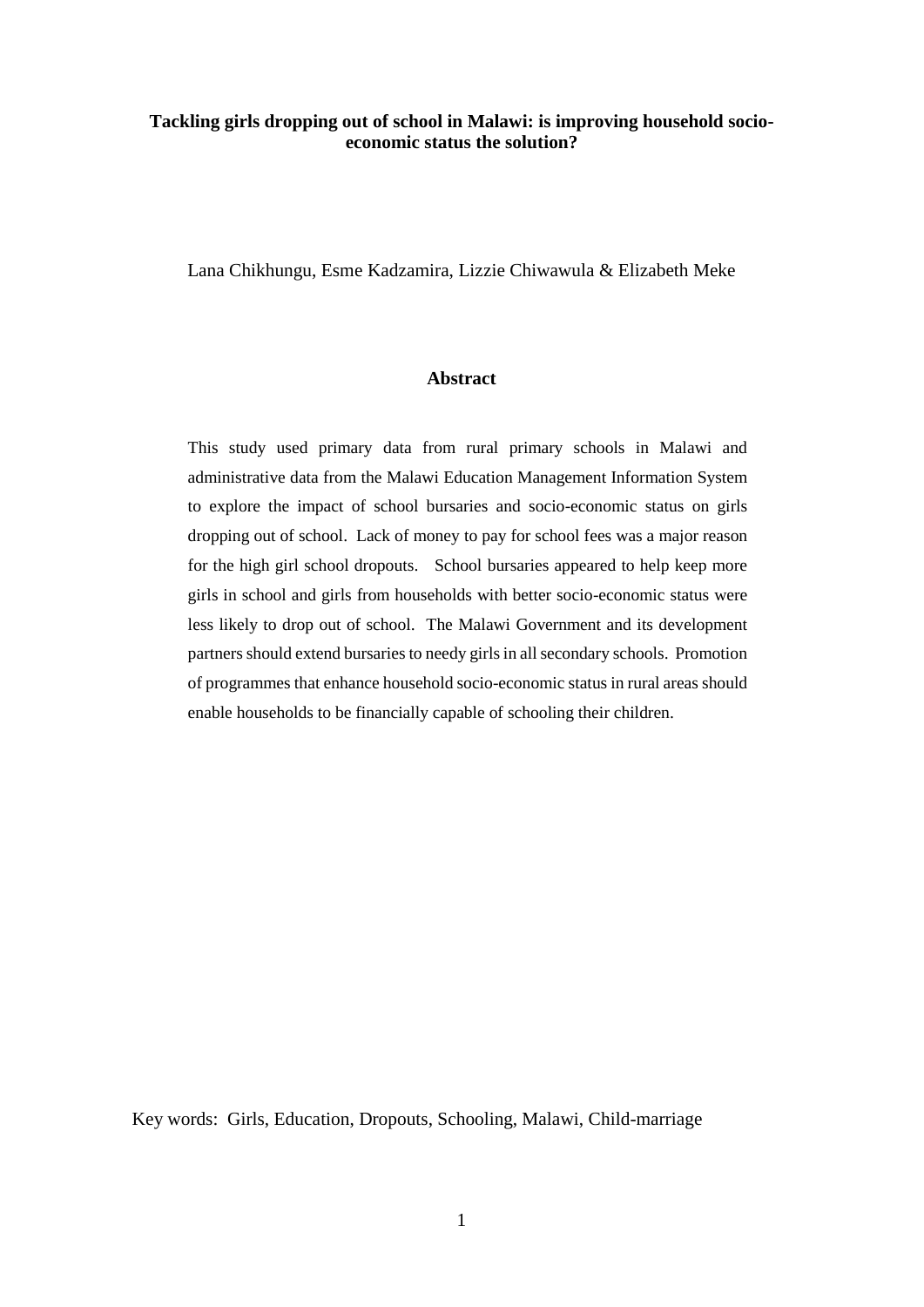# **Introduction**

1

Despite basic quality education being a fundamental right for every child as enshrined in the Convention on the Rights of the Child, not every child in Malawi accesses basic education and for those that manage to do so very few complete the primary cycle of education as they drop out before even attaining the basic competencies in reading and numeracy. It has been reported that only 58.5 % of school going children in Malawi finish the first 4 years of primary education [\(UNICEF, undated\)](#page-31-0). Literature indicates that girls across the country at all levels of education are at higher risk of dropping out of school than boys. In Sub-Saharan Africa alone, one in every three children, adolescents and youths are out of school. The majority of these are girls. Research has revealed that for every 100 boys of primary school age out of school, there are 123 girls who are denied the right to education [\(Unesco-Institute-of-Statistics, 2016\)](#page-31-1). Similarly, the Malawi Demographic Health Survey (2015 - 16) reports that 12 % of women have no education compared with 5% of their male counterparts [\(NSO-Malawi & ICF\\_International, 2017\)](#page-31-2). The problem of girls dropping out of school in Malawi is serious and this has been an issue haunting the education system in Malawi for a long time. Literature points out that Malawi has one of the highest school dropout rate in Southern Africa with 15% of girls (three in every twenty) and 12% of boys (three in every twenty-five), dropping out between Standard<sup>1</sup> 5 and 8 of primary school [\(Gondwe, 2016\)](#page-29-0). Participation of girls in upper primary especially in Standard 8 continues to be lower when compared against that of boys such that completion rate of girls was estimated at 51 % while that of boys was

 $1$  The word standard in this paper is synonymous to grade. Primary school education in Malawi starts from Standard 1 and ends in Standard 8 (under normal circumstances, it takes 8 years to do primary school education in Malawi).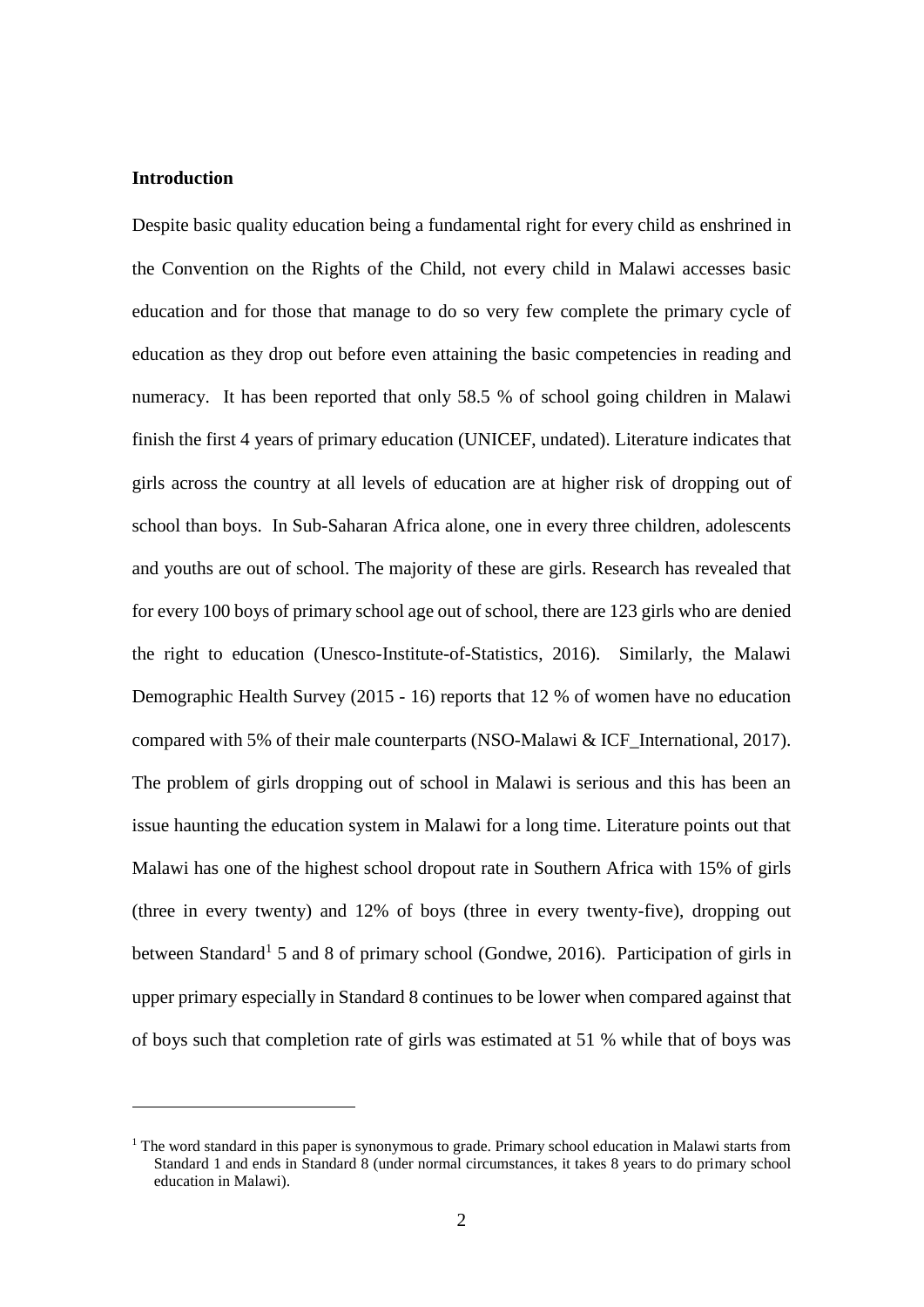55%. This low participation of girls continues even at secondary school and tertiary levels where statistics indicate that boys outnumber girls [\(Malawi-Government-MoEST,](#page-30-0)  [2018a\)](#page-30-0).

The most commonly reported reason for girls and boys dropping out of school in the 2018 Malawi Government's Education Management and Information Systems (EMIS) survey collected by heads of schools was family responsibilities followed by lack of interest. About 7% girls dropped out to get married while it was only in 2% of boys where the reason of marriage was given. Slightly over 5% of girls dropped out due to pregnancy. It has been argued that both school related and out of school factors contribute to girls dropping at different levels of schooling [\(Arko, 2013\)](#page-29-1). Specifically some of the school related factors are poor academic performance, grade repetition, over age, poor quality of education, lack of role models and long distance. Out of school factors are poverty, early and forced marriage, pregnancy, parents' negative attitudes towards the education of girls and household chores [\(Gondwe, 2016\)](#page-29-0). Different authors have given an account on how these factors contribute to learners dropping out from schools. For instance, on academic performance, it has been reported that girls who fail exams lose interest to continue with school and eventually drop out of school and children with low achievement are more likely than those with higher achievement to drop out of school [\(Mzuza et al., 2014\)](#page-30-1). Similarly, lower scores on measures of cognitive ability and learners being too old for their grade have been associated with higher rates of dropout [\(Bacolod et al., 2008;](#page-29-2) [Dimas, 2013;](#page-29-3) [Hunt, 2008a;](#page-30-2) [K.M. Lewin, 2007\)](#page-30-3).

In Malawi, the official starting age for primary education is six years but more often learners especially in rural settings start school when they are older than the official age and this contributes significantly to overage learners in the school system which puts them at a high risk of dropping out [\(Chimombo, 2005\)](#page-29-4). In addition it has been suggested that

3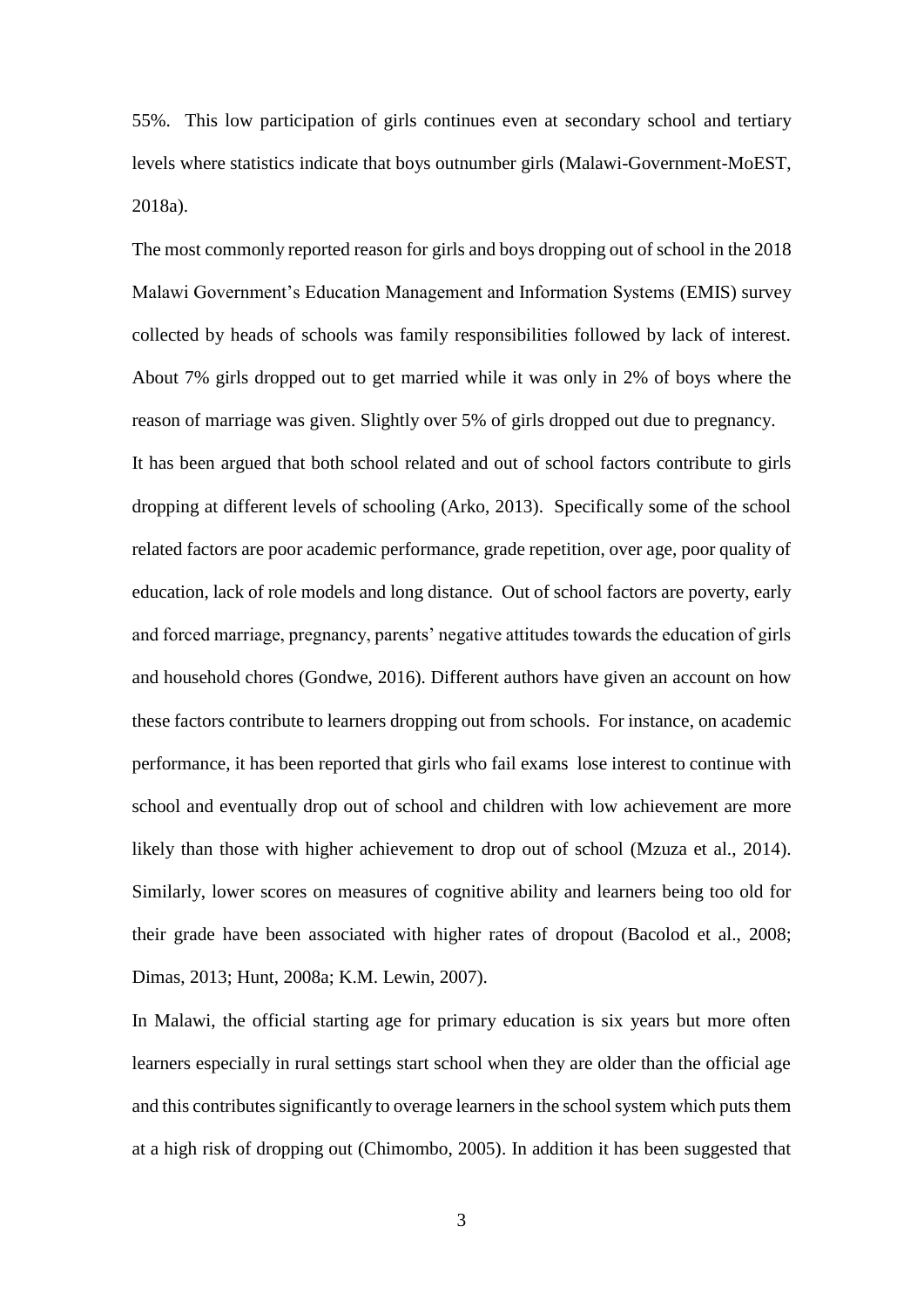learning in overcrowded classrooms or in open air classrooms with insufficient learning materials and managed by under-qualified teachers, may lead to boredom which eventually influences learners to drop out of school [\(Alexander, 2008;](#page-29-5) [Chimombo, 2005\)](#page-29-4). Large classes compound the problem and make it difficult to realize gains in learning outcomes as the classes become unmanageable and this consequently culminates in learner dropout as some learners feel left out [\(Gondwe, 2016;](#page-29-0) [Meke, 2012\)](#page-30-4).

Global literature also points to lack of role models in schools as an important factor for keeping girls in schools. In a study on assessing the impact of female teachers in rural primary schools, it was found out that dropout rates for girls were lower in schools that had at least a female teacher when compared with those without female teachers [\(Meke,](#page-30-5)  [2015\)](#page-30-5). In that study it was noted that female teachers who also act as role models to girl learners help to retain girl learners in school. Is has been noted that schools without female teachers may be less attractive to parents on the ground of safety of female students and lack of role models to motivate girls continue attendance [\(Hunt, 2008b\)](#page-30-6).

Long distance to school is another major factor affecting girls' participation in education in Malawi. The problem affects girls more than it does boys. The greater the distance from home to school, the less likely it is that a girl will attend [\(Gondwe, 2016\)](#page-29-0). Potentially the long distance to school may explain why most pupils start school late, and girls reach puberty before completing their primary school cycle and eventually drop out from school [\(Mzuza et al., 2014\)](#page-30-1).

Poverty also remains one of the most common reasons for learners dropping out of school [\(Orkin et al., 2014\)](#page-31-3). Lack of money to pay for school expenses has been found to be one of the hindrances of not only girls but also boys to participate in education [\(Malawi-](#page-30-7)[Government-MoEST, 2018b\)](#page-30-7). The Malawi Government has recently abolished fees for secondary education but there are still other costs that learners are required to meet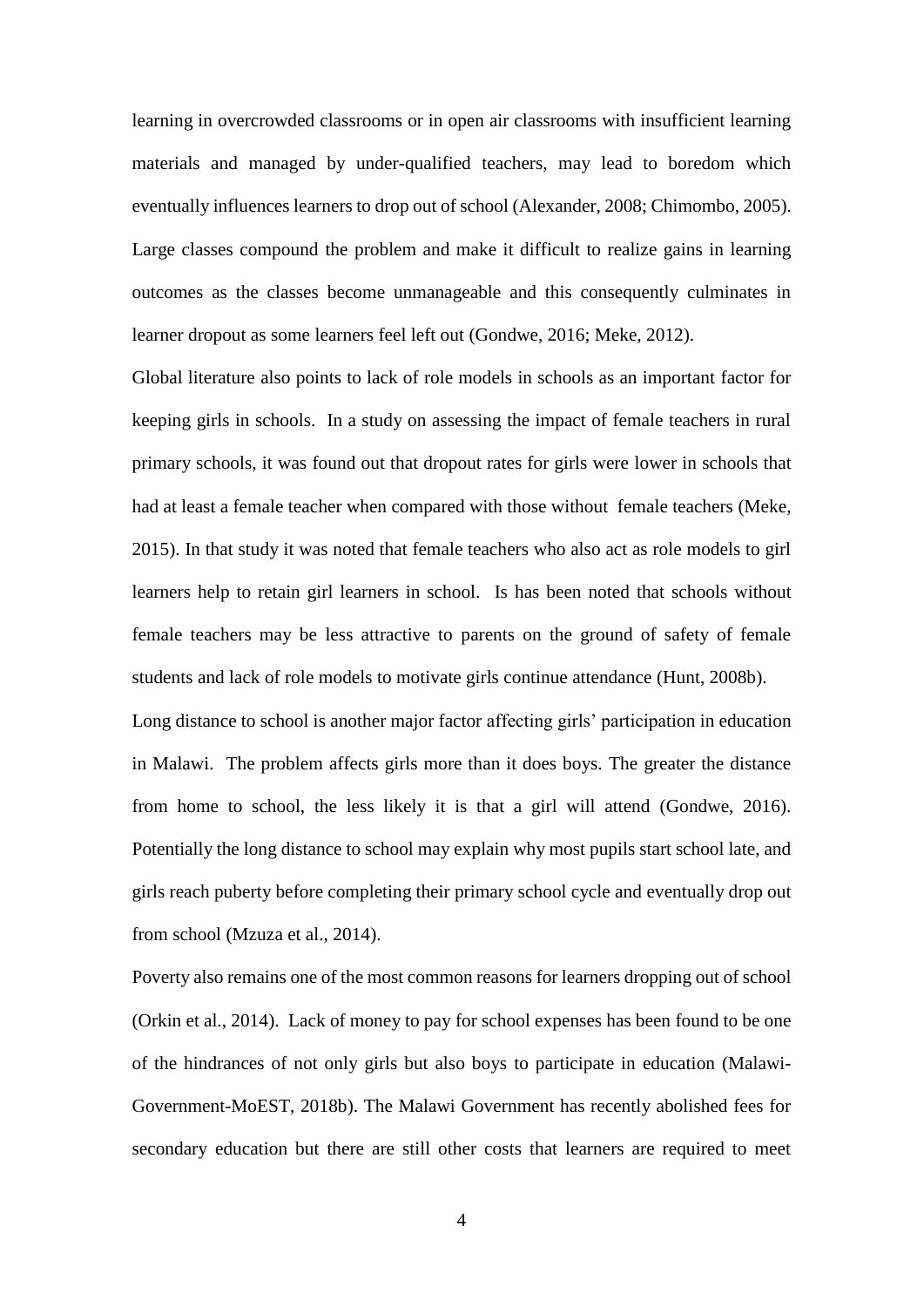towards their secondary education. Similarly, although there are no fees for primary school education, there are some indirect costs to education that still have to be met such as uniforms, exercise books, pens, textbooks and any other school supplies. Poor households tend to have lower demand for schooling than richer households, because for them, it is more difficult to meet costs to education than it is for the richer households [\(C.](#page-29-6)  [Colclough et al., 2000\)](#page-29-6).

Early and forced marriage has always been and continues to be a prevalent cause for girls dropping out of school [\(Grant, 2012\)](#page-29-7). This is a common practice and occurrence in African countries, Malawi inclusive. In Malawi, nearly one in every two girls (47%) marries before the age of 18 but only 8% of men marry at that age (NSO-Malawi & ICF International, 2016). One contributing factor to early marriage is that parents may force their children to marry soon after reaching puberty to prevent pregnancy out of wedlock [\(Chimombo, 2005;](#page-29-4) [Mzuza et al., 2014\)](#page-30-1). According to literature, pregnancy is one of the major reasons that contribute to girls dropping out of school in Malawi. Unfortunately, reproductive health education is often inadequately taught in Malawi's schools and does not prepare young people with the knowledge to make well-informed choices before becoming sexually active [\(Gondwe, 2016\)](#page-29-0). Culturally, parents are also not willing to talk to children about how to protect themselves, often due to taboos. This puts girls at risk of getting early pregnancy due to lack of information. Teen pregnancies increased from 26% in 2010 to 29% in 2015 and 11% of those that dropped out of school in 2015 were attributed to teenage pregnancies [\(NSO-Malawi & ICF\\_International,](#page-31-2)  [2017\)](#page-31-2). It is therefore no wonder that a large proportion of women in Malawi are either illiterate or have no qualification and are at risk of encountering poor maternal health in motherhood and potentially continuing the cycle of poverty.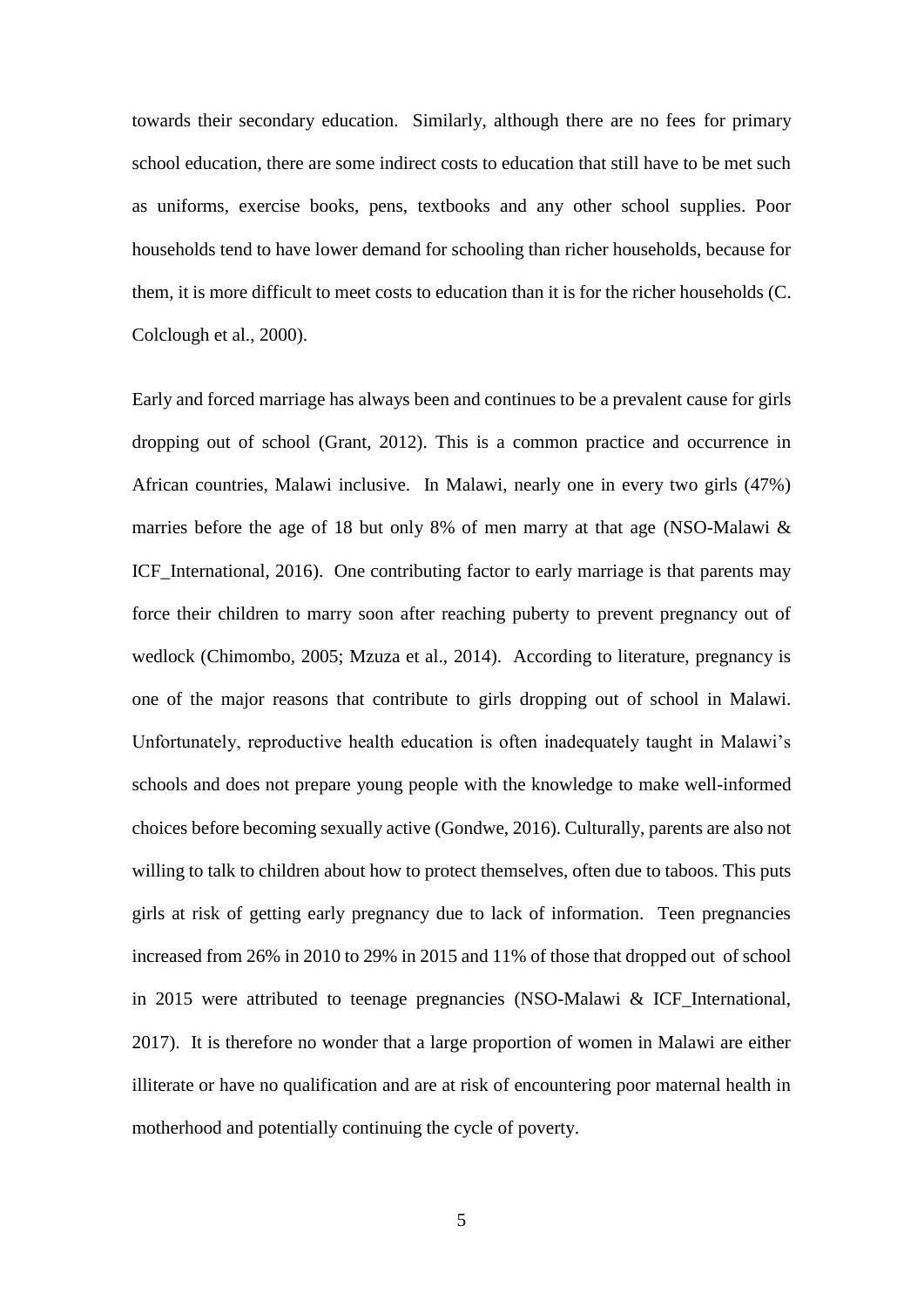Other writers have stated that parents' negative attitude towards the education of girls is one of the drawbacks of girl child education not only in Malawi but also in most African countries and this contributes significantly to learner dropout. Culturally, a boy's education is more valued than a girl child's education according to community perceptions in Malawi [\(Hunt, 2008a;](#page-30-2) [Johnson, 2006;](#page-30-9) [Malawi-Government-MoEST,](#page-30-7)  [2018b\)](#page-30-7). Research has established that for many parents, educating boys is a better investment because they tend to see boys' education bringing greater future economic reward, which is not to be the case with girls whose future is expected to lie in family care and marriage as they are normally married off and leave home [\(Boyle et al., 2002;](#page-29-8) [Gondwe, 2016\)](#page-29-0). Such attitudes more often influence parents to engage their girl children in household chores rather than sending them to school. The girl child is more vulnerable to this trend than the boy child and is likely to take on a heavier workload within household settings than the boy [\(Gondwe, 2016;](#page-29-0) [Malawi-Government-MoEST, 2018b\)](#page-30-7). The importance of education to a population's socio-economic development is well established. It is estimated that if every child had access to education and skills needed, GDP could increase by 28% in low income countries [\(Brende, 2015\)](#page-29-9). Increased levels of women education improves women's productivity in the home and potentially increases family health, child survival and investment in children's human capital (Hill  $\&$  King, [1995\)](#page-29-10). It is within this framework that goal 4 of the 17 United Nations sustainable development goals is on ensuring inclusive and quality education for all and promoting lifelong learning. The emphasis is on increasing access to education at all levels and increasing enrolment rates in schools particularly for women and girls [\(United-Nations,](#page-31-4)  [2018\)](#page-31-4).

Through the Malawi Government's commitment on education, especially that of girls, there have been several initiatives in Malawi aimed at improving girls' education and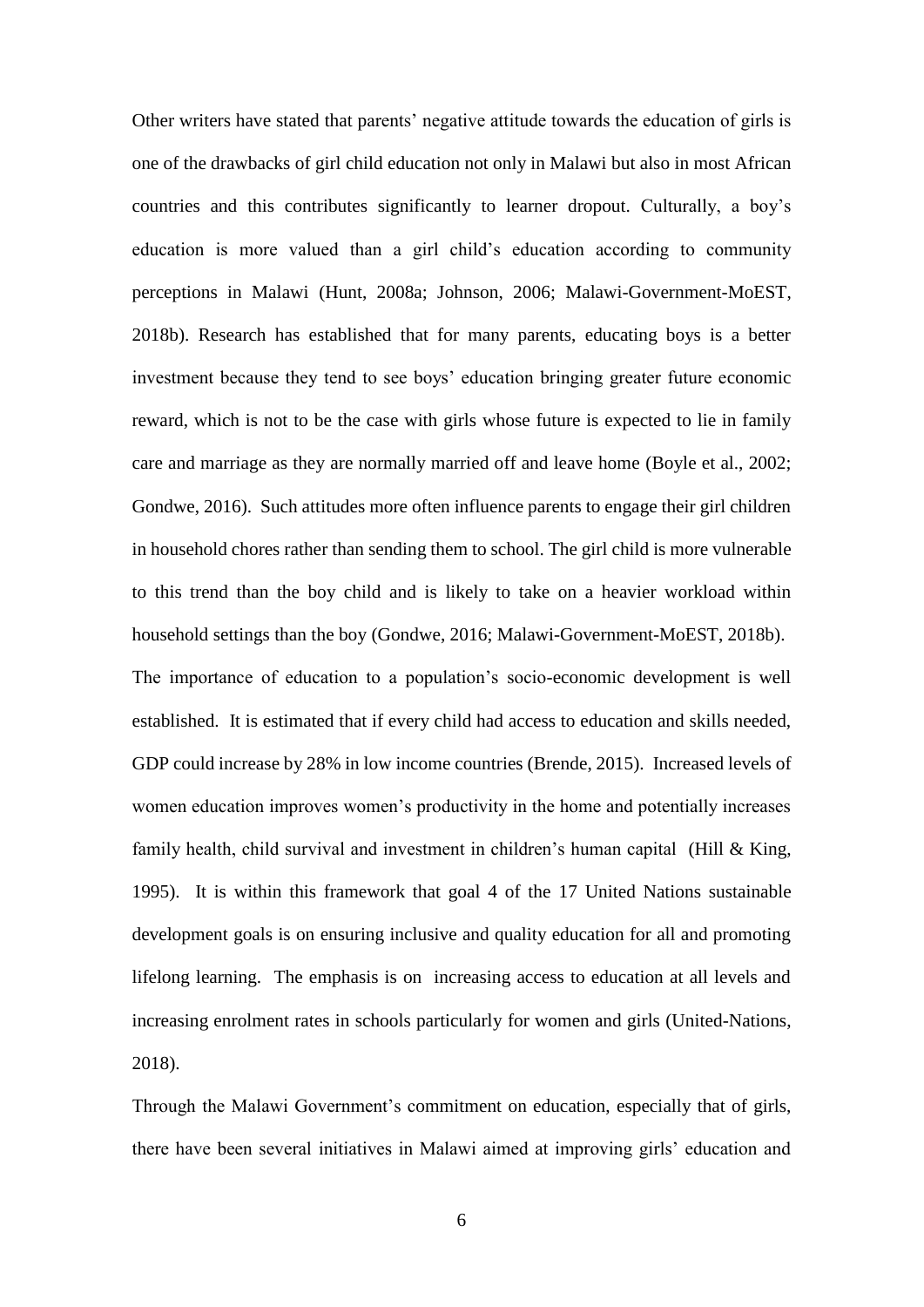addressing the obstacles that limit girls' access to, progression and completion of education. The initiatives include the Girls' Attainment in Basic Literacy and Education (GABLE) project which was implemented between 1991 and 1998[\(Burchfield &](#page-29-11)  [Kadzamira, 1996\)](#page-29-11). The GABLE project capitalized on social mobilisation campaigns and worked with communities to create action plans to address deep-rooted socio-cultural practices that act as barriers to girls' schooling. The major component of the GABLE project was the school fee waivers for all non-repeating girls from Standard 2 to Standard 8, which was carried out between 1992 and 1994. Other components targeting girls were Gender Appropriate Curriculum and Gable Scholarship Programme at Secondary School level targeting girls from 1994. The introduction of the Re-admission/ Pregnancy policy in the education system in 1993 facilitated an environment where girls can still access education in-spite of situations that would have otherwise prevented them from accessing education and the development.

Current initiatives are the Radio programmes on gender issues that broadcast countrywide gender-sensitive curricula and role model literature production; Malawi childfriendly schools programme, Promoting girls' education initiative, Promoting girls' education through Mother-Groups, Providing gender –friendly school facilities, Providing cash transfers and bursaries to girls to address household poverty and family responsibilities and Keeping girls in school (KGIS) project.

In addition to these projects and programmes, the Malawi Ministry of Education Science and Technology in 2001 introduced the Secondary school bursary programme (SSB) as continuation of activities that were undertaken by the Girls attainment of basic literacy education (GABLE) project with full implementation taking place from 2009 [\(Malawi-](#page-30-10)[Government, 2018\)](#page-30-10). Through the SSB, the Malawi Government provides bursaries to both needy boys and girls, but there are many other Non-Governmental Organisations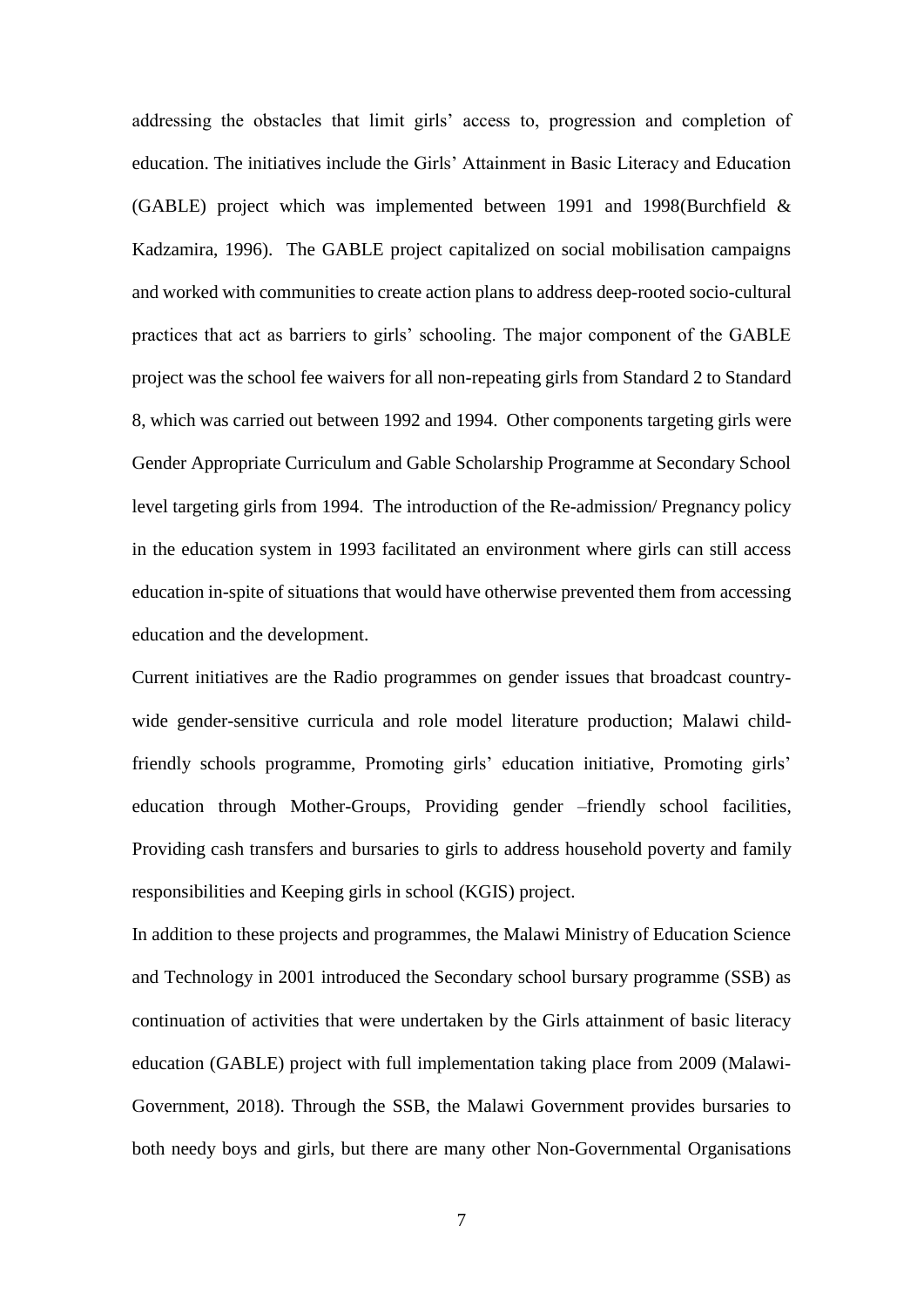that only target girls. According to the second Education Sector Implementation Plan (ESIP II), the secondary school bursary program had a total of 14,846 girl beneficiaries across all grades (form 1 to 4) in 2012/2013 [\(Malawi-Government, 2013\)](#page-30-11). Latest figures show that the number of girls on the bursary programme has gone up to 33,948 in 2018 representing a 129% increase [\(Mulima, 2018\)](#page-30-12).

Noteworthy is the fact that many multilateral institutions and donors have joined the Malawi Government in its efforts to improve access and the quality of basic education in the country. In addition, Malawi has seen an increase in the number of Non-Governmental Organizations (NGOs) and Community-Based Organizations in education. Apart from Malawi Government, other key providers of girls' bursaries include UNICEF, Campaign for female education (CAMFED), Improving secondary education in Malawi (ISEM) project, Press Trust and many other organizations. Unfortunately other institutions that provide bursaries for girls education do not share their data with MoEST [\(Mulima, 2018\)](#page-30-12). The development and launch of the National girls' education strategy (NGES) in 2014 was a great step towards the realization of various programmes and projects. The new revised NGES outlines various interventions aimed at ensuring that all girls in Malawi access, participate in, complete and excel at all levels of education that empowers them to effectively contribute to the country's sustainable social economic development [\(Malawi-Government-MoEST, 2018b\)](#page-30-7).

It is not known however, to what extent the provision of bursaries and other school expenses can reduce girls dropping out of school but also tackle child marriage in Malawi. This study undertook a desk analysis and conducted school and community level studies to investigate the extent to which provisioning for school expenses including school fees in primary and secondary schools can reduce the number of girls that drop out of school and help tackle child marriage in Malawi. The main aim was to recommend a long-term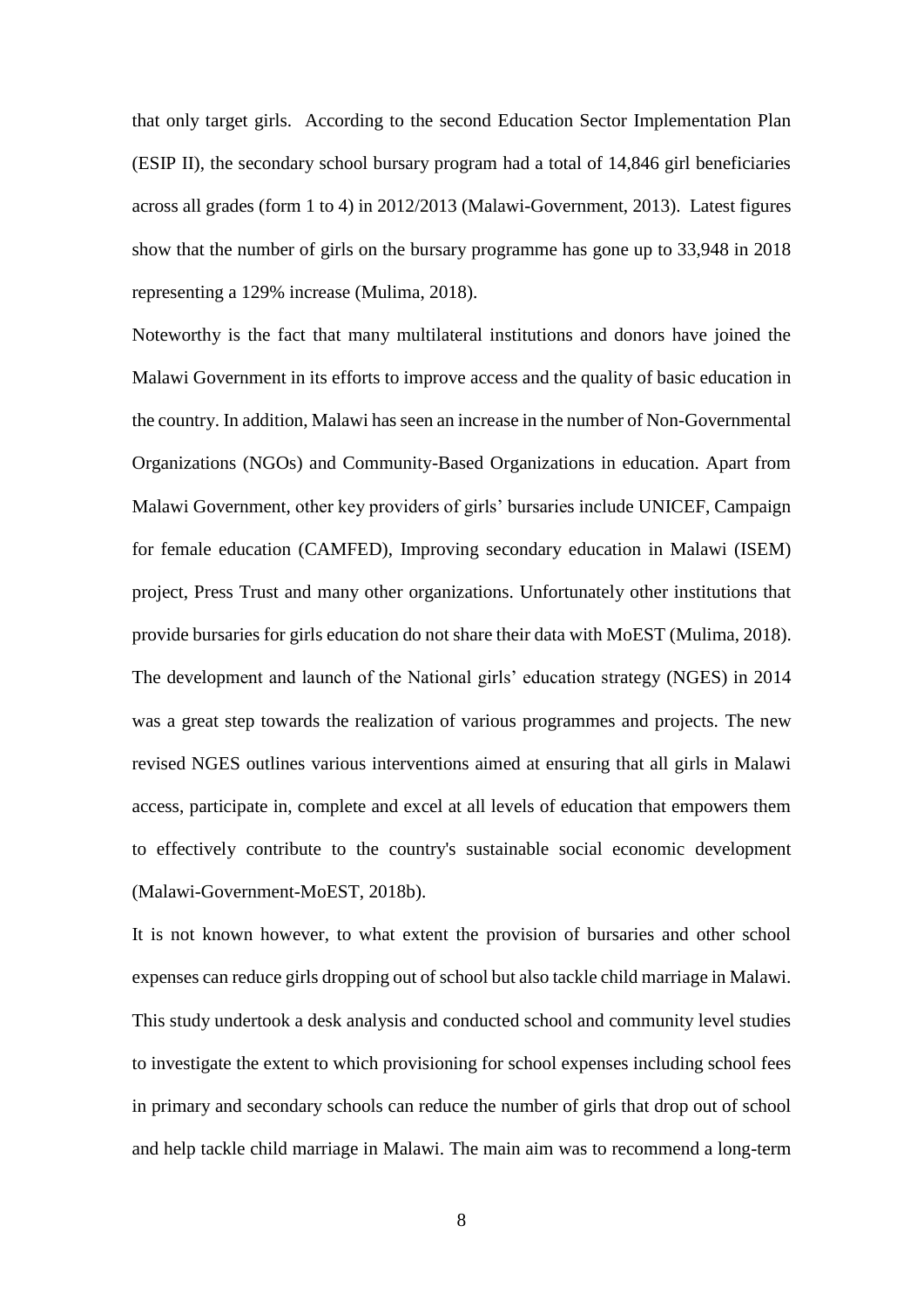strategy to be taken by Malawi Government and development partners in reducing the number of girls that drop out of school but also curb child marriages.

#### **Methodology**

The study involved a desk analysis of 2016 and 2017 Malawi Education Management Information System (EMIS) data on girls dropping out of school, questionnaire administration and focus group discussion in selected schools and a literature review. The desk analysis of EMIS data focused on exploring the trends in the girls dropping out of secondary schools and primary school enrolment trends at each grade within the same period when the bursary and cash transfer programmes were implemented. Fieldwork was conducted in four primary schools with high levels of girl dropouts to obtain primary data. Data were collected in primary schools rather secondary schools because more girls drop out of primary schools than secondary schools. Furthermore, the problem of child marriage is more associated with girls dropping out of primary school than secondary school. Low girl enrolment rates at each Standard were used as a proxy for dropout rates. The expectation was that the percentage of girls enrolled should be similar to that of boys in which case the percentage of girls should be 50% or close to 50%. Analysis of 2016 and 2017 EMIS data indicated that Nsanje, Chikhwawa, Mulanje, Phalombe, Balaka, Nkhotakota, Dedza and Nkhatabay districts had the lowest girls' low enrolment rates in Standard eight as compared to boys indicating high girl dropout rates (Table 1). Based on data provided in Table 1 the districts of Nsanje, Phalombe, Dedza and Nkhatabay were chosen for the identification of study schools.

| Year |      |      |      | <b>Nsanje</b>   Chikwawa   <b>Phalombe</b>   Nkhotakota |      |      | Mulanje   Dedza   Nkhatabay   Balaka |      |
|------|------|------|------|---------------------------------------------------------|------|------|--------------------------------------|------|
| 2016 | 36.5 | 37.8 | 41.8 | 42.4                                                    | 43.3 | 44.7 | 45                                   | 46.8 |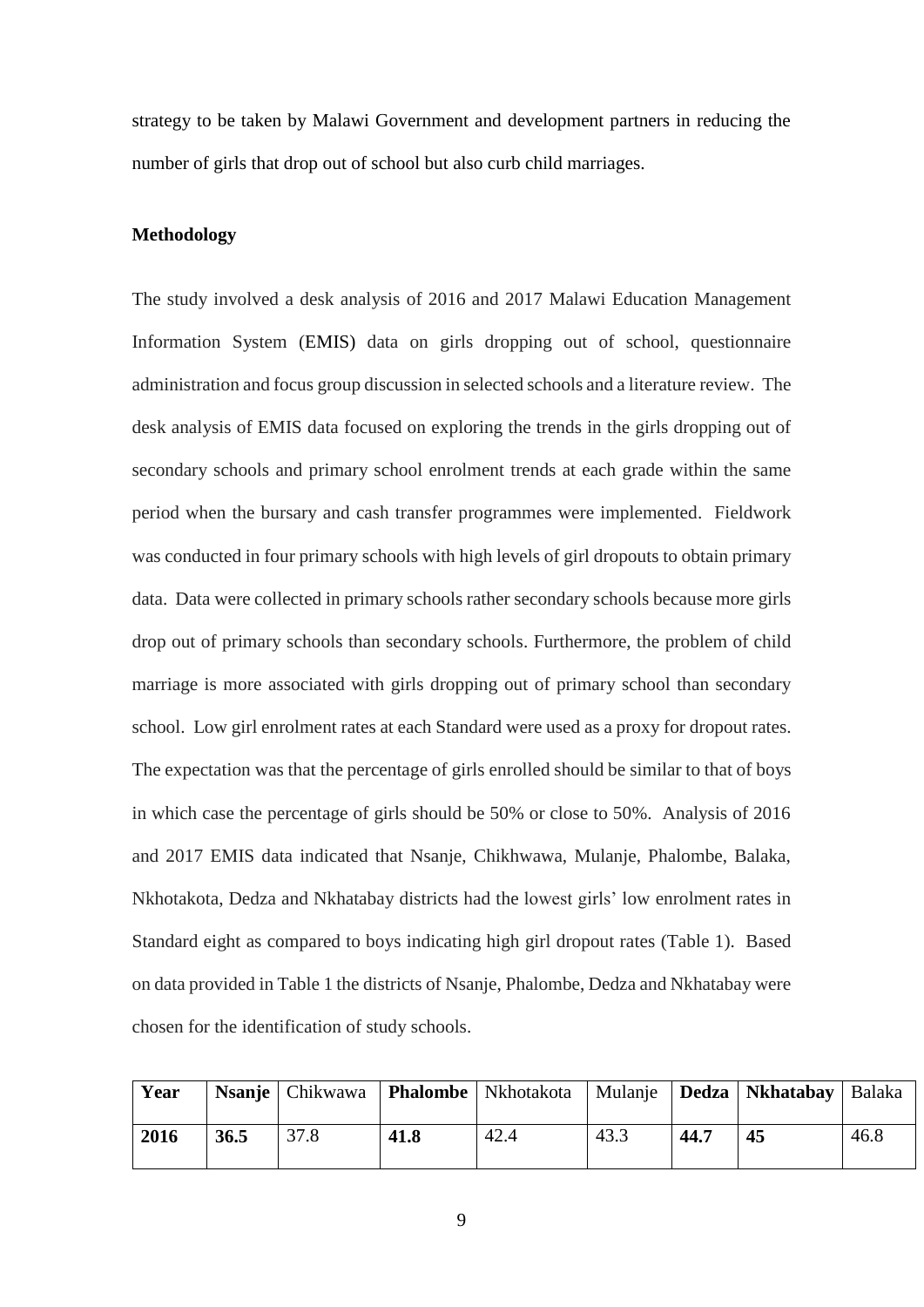| $-2017$ | 37.7 | 40.4 | 42.9 | 42. | 44.1 | 45.9 | 44.4 | $-46.$ |
|---------|------|------|------|-----|------|------|------|--------|
|         |      |      |      |     |      |      |      |        |

| Table 1: Percentage of girls enrolled in Standard 8 compared to boys, Eight Districts with |  |
|--------------------------------------------------------------------------------------------|--|
| lowest levels in 2016 and 2017                                                             |  |

Within the four districts two zones that had schools with highest dropout rates for girls were identified and each zone provided one school. One school was conveniently chosen from the two zones to make four study schools. Ethical approval for fieldwork was obtained from University of Portsmouth Faculty of Humanities and Social Sciences Ethics Committee and the National Committee on Research in the Social Sciences and Humanities in Malawi.

We administered a questionnaire to 156 learners across the four districts in senior primary schools; Standard 6, 7 and 8 that were present on the day. All learners were provided with a pen and questionnaire to complete. The research team began by introducing themselves to pupils and explaining the purpose of the study and how the learners should complete the questionnaire. The learners were advised to put their hand to get clarification if any question was not clear. In cases where a clarification sought could be of benefit to the whole group, the research team requested the attention of the whole group to clarify. Out of the 156 girls that were interviewed the biggest percentage was Standard seven girls as shown in Table 2.

| <b>District</b> | Nkhatabay |      | Dedza |      | Phalombe       |      | Nsanje         |      | Total |     |
|-----------------|-----------|------|-------|------|----------------|------|----------------|------|-------|-----|
| Grade           | N         | $\%$ | N     | $\%$ | N              | $\%$ | $\mathbf N$    | $\%$ | N     | %   |
| Standard 6      | 8         | 17.4 | 28    | 60.9 | $\overline{0}$ | 10   | 10             | 21.7 | 46    | 29  |
| Standard 7      | 6         | 6.9  | 21    | 24.1 | 52             | 59.8 | 8              | 9.2  | 87    | 56  |
| Standard 8      | 6         | 26.1 | 15    | 65.2 | 0              | 10   | $\overline{2}$ | 8.7  | 23    | 15  |
| Total           | 20        | 12.8 | 64    | 41   | 52             | 33.3 | 20             | 12.8 | 156   | 100 |

Table 2 Distribution of girls that completed questionnaire by standard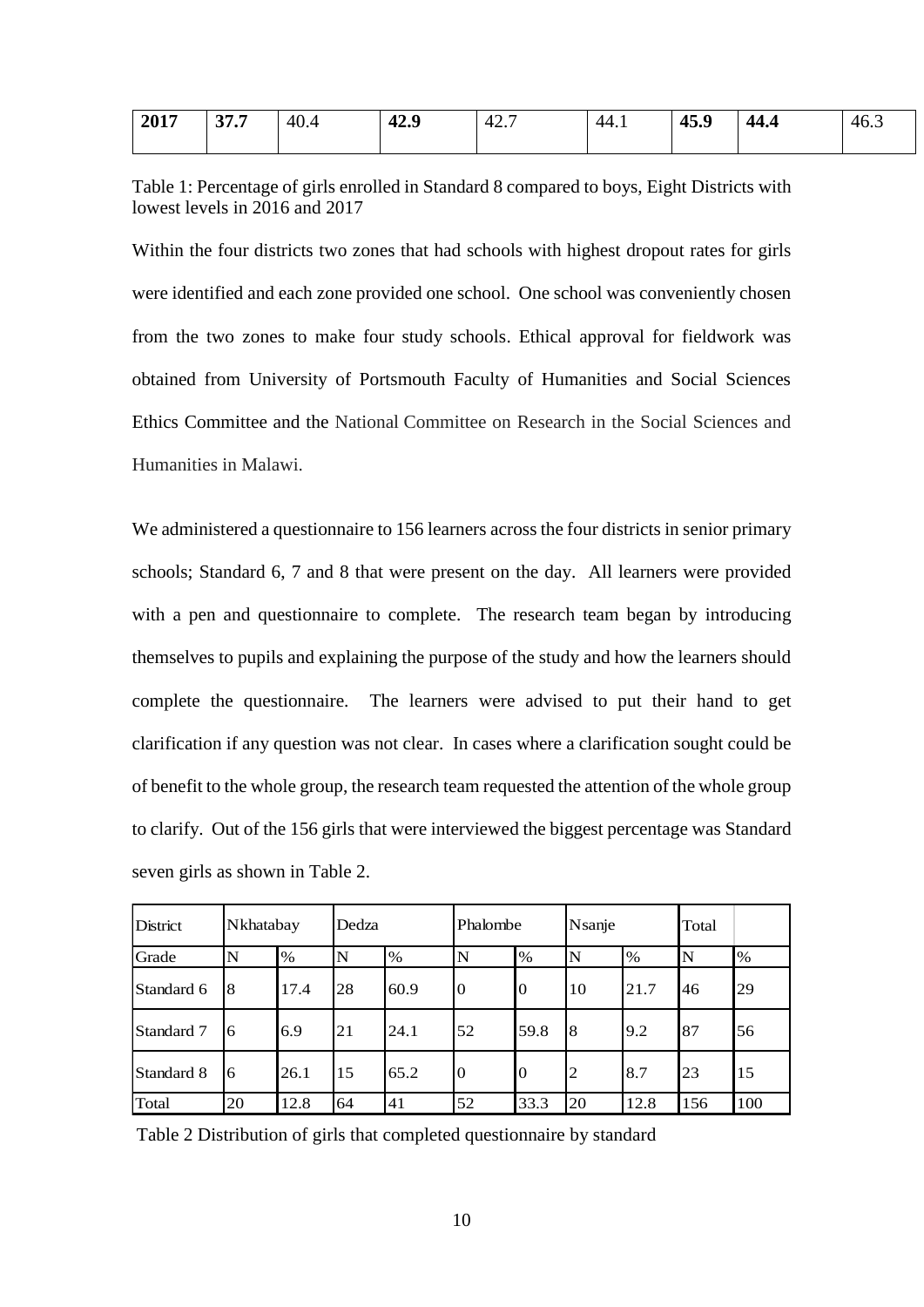We held twelve focus group discussions (FGDs), three in each selected district to investigate further the factors that influence girls dropping out of school. One FGD was for primary school pupils, another was for dropouts and the third one was for parents of school age children. Across the four districts, 36 learners, 25 dropouts and 39 parents participated in focus group discussions. The demographic characteristics of all study participants is presented in Table 3. The study did not obtain data on age of parents that participated in the FGD. The 36 learners that participated in the FGDs were part of the 156 girls that completed the questionnaire. The dropouts had dropped out of either primary or secondary school from villages surrounding the study school. Each FGD had a facilitator and a note taker. Dictaphones were used to capture each FGD.

Quantitative data from 2016 and 2017 EMIS and data obtained from questionnaire was analysed through production of summary statistics presented in tables and graphs. Data from FGDs was analysed by using an FGD matrix and then identifying the emerging themes within each FGD as shown in appendix 1.

| <b>Type of</b><br><b>Study</b> | No of<br>schools | <b>Number of participants</b> |      | Age<br>range | <b>Standard/Standard</b><br>dropped out                                                              |
|--------------------------------|------------------|-------------------------------|------|--------------|------------------------------------------------------------------------------------------------------|
|                                |                  | Female                        | Male |              |                                                                                                      |
| Questionnaire                  | 4                | 156                           |      | $10 - 18$    |                                                                                                      |
| <b>FGD</b><br>Learners         | 4                | 36                            |      | $12 - 17$    | Standard $6=8$<br>Standard 7=20<br>Standard 8=8                                                      |
| <b>FGD</b><br>Dropouts         | 4                | 25                            |      | $16-23$      | Standard $5=1$<br>Standard $6 = 4$<br>Standard $7 = 6$<br>Standard $8=4$<br>Form $1=7$<br>Form $3=3$ |
| <b>FGD</b> Parents             | 4                | 18                            | 21   |              |                                                                                                      |
| Total                          | 4                | 79                            | 21   |              |                                                                                                      |

\*In Malawian secondary schools each year is referred to as Form. Pupils complete four years of secondary education: Form 1, Form 2, Form 3 and Form 4.

Table 3 Demographic characteristics of all study participants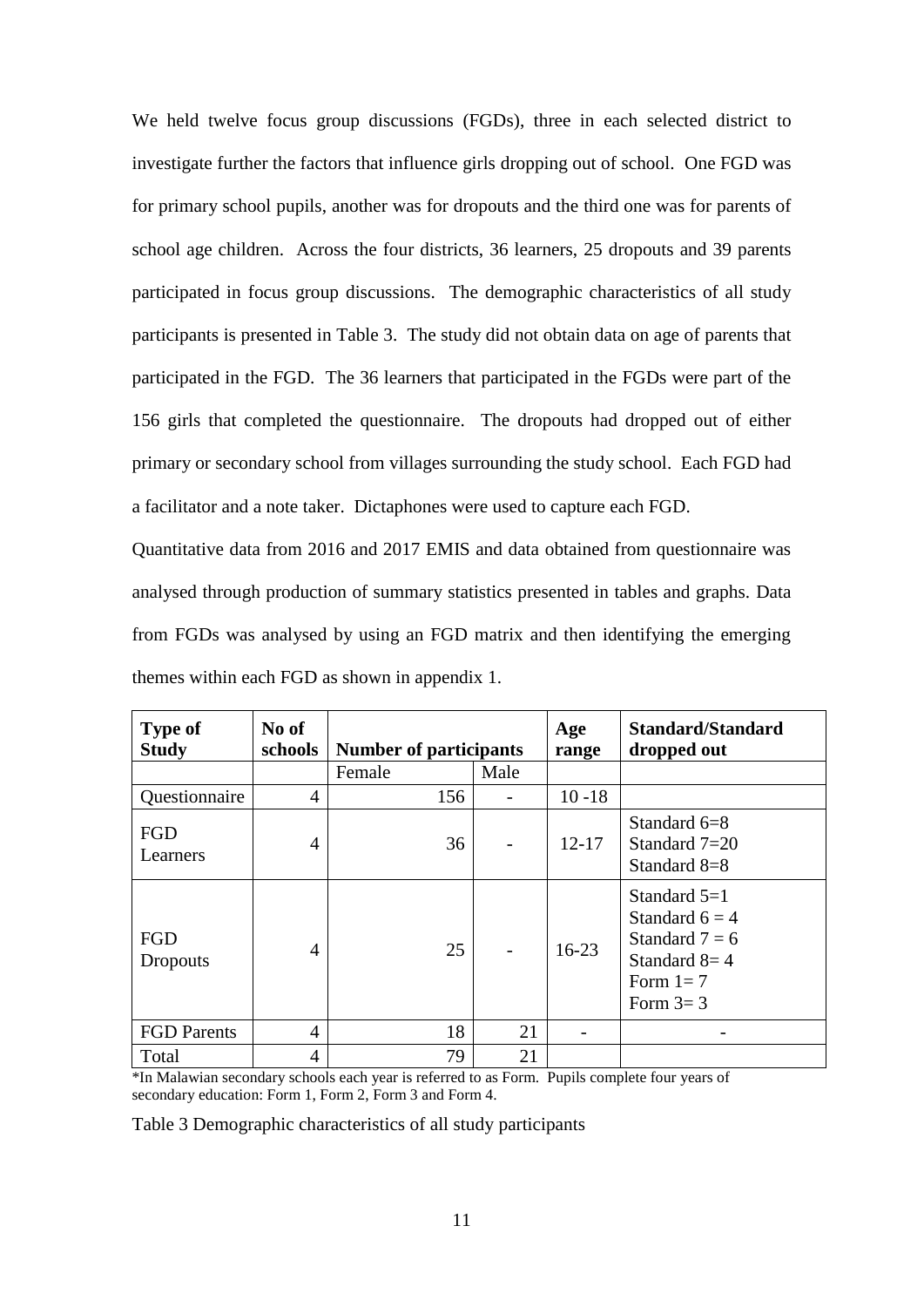#### **Study Findings**

# *Findings from the Analysis of Education Management Information System Data*

#### *Socio-economic circumstances as a determinant of girls dropping out of school*

Urban/rural residence is a commonly used indicator of socio-economic status in developing countries because those in paid employment and on regular income tend to reside in urban areas. Another indicator of socio-economic status is type of school attended by pupils. Pupils with a relatively higher socio-economic status can afford to pay for their education and attend private schools while attendance of public schools especially at primary school level is associated with inability to pay for school fees in private schools. In general, pupils from urban areas and those that attend private school are better off socio-economically compared with those from rural areas and those attending government schools.

Enrolment rates can be used to proxy dropout rates because lower enrolment in a succeeding year compared to the year before is indicative of high dropout rates for pupils in the previous year. An analysis of girls enrolment at each grade comparing urban and rural districts using the 2017 Education Management Information Systems data shows that for rural girls and boys the percentage enrolled in each grade is highly skewed towards the lower grades but fairly distributed in urban schools. In urban schools, the drop in enrolment is largely noticeable in the senior classes (Standards 6, 7 and 8) but in rural schools, there is a sharp decline from Standard 1 all through to standard 8 as shown in figure 1. There are no significant gender differences in enrolment at each grade at national level in both rural and urban areas.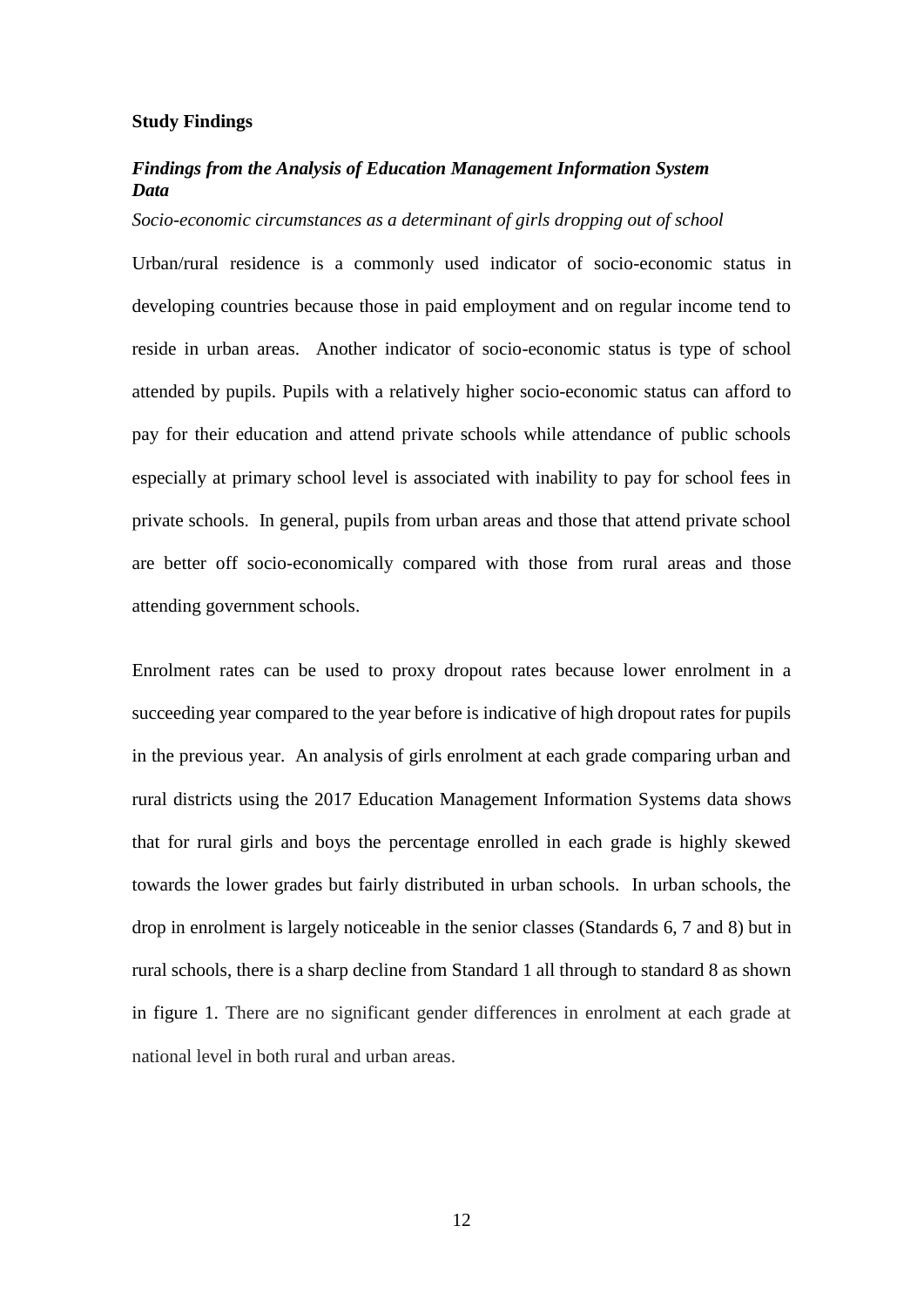

Source: 2017 EMIS data

Figure 1 Percentage of pupils enrolled on each grade by gender and Rural/urban residence

A comparison of enrolment rates for each standard and type of school indicates that the drop in enrolment is much sharper in government and religious schools compared with private schools (figure 2). Pupils have to pay fees in private schools but not in public and most religious schools. For this reason, pupils from a relatively higher socio-economic background attend private schools. The sharp drop in enrolment in rural, government and religious primary schools compared to urban and private schools suggests that household socio-economic status is important for ensuring that girls do not drop out of school.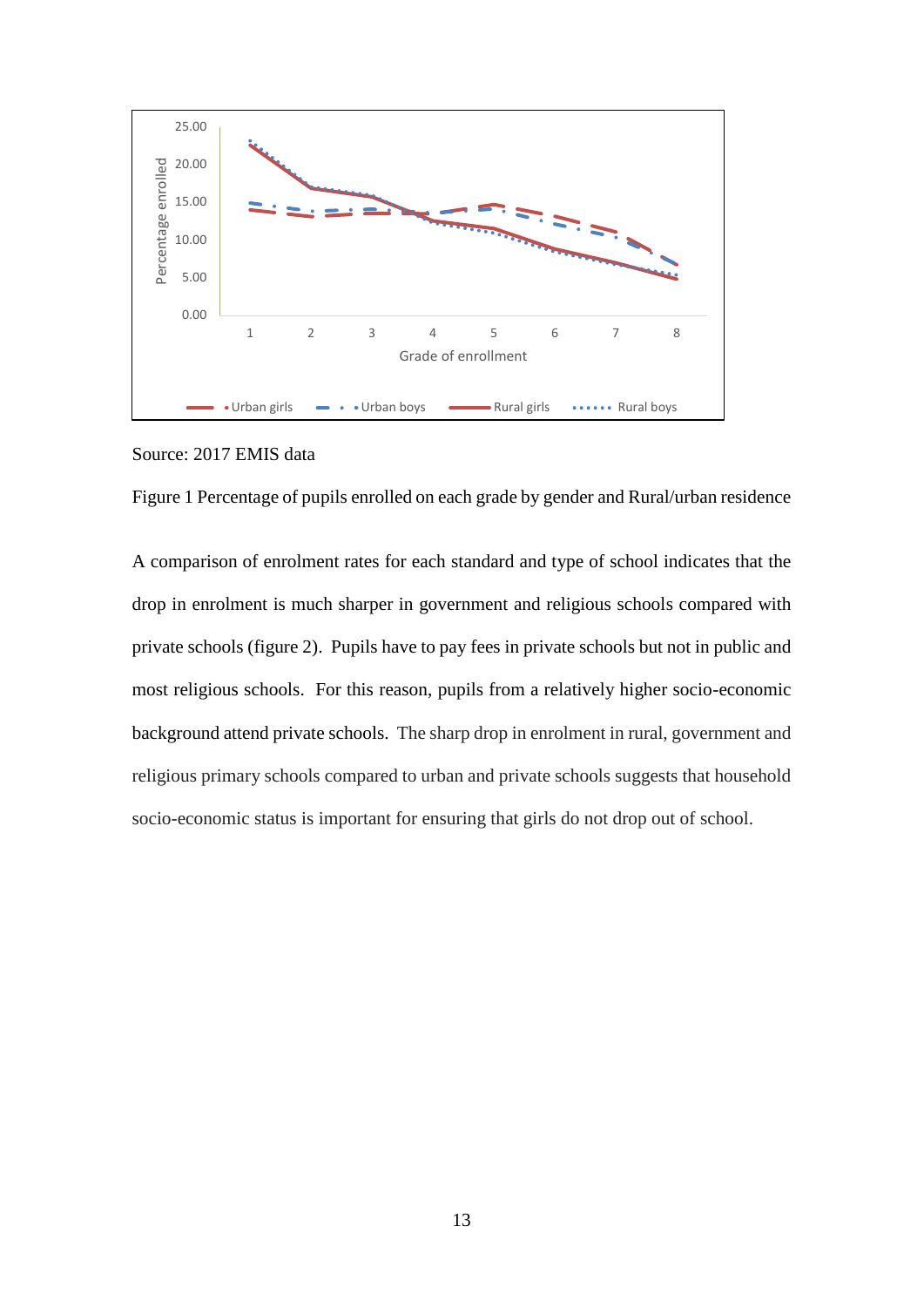

Source: 2017 EMIS data



# *Impact of bursary provision on girls dropping out of secondary school in Malawi*

The analysis on the impact of bursary provision on girls dropping out of secondary schools was based on EMIS data. It was expected that as the number of girls getting bursaries has increased over time, the percentage of girls dropping out of school should drop in line with literature that propagate the role of better socio-economic status in keeping girls in school.. While it was possible to get annual estimates of girls' dropout rates from 2012 to 2017, the estimates for the number of girls on bursaries was only available for 2013 and 2017/2018. The number of beneficiaries went up from 14,840 in 2013 to 33,948 in 2017/2018 representing a 129% increase. An analysis of dropout rates between 2012 and 2017, shows that the dropout rate declined from an average of 7.3% in the period 2012 to 2014 to 6.3% in 2017 (figure 3). Interestingly the dropout rate was at its lowest in 2015 (5.5%) before going up in 2016 and 2017. It was however not possible to explain whether the sharp decline in the dropout rate in 2015 was due to increased level of bursaries because of lack of annual data on bursaries.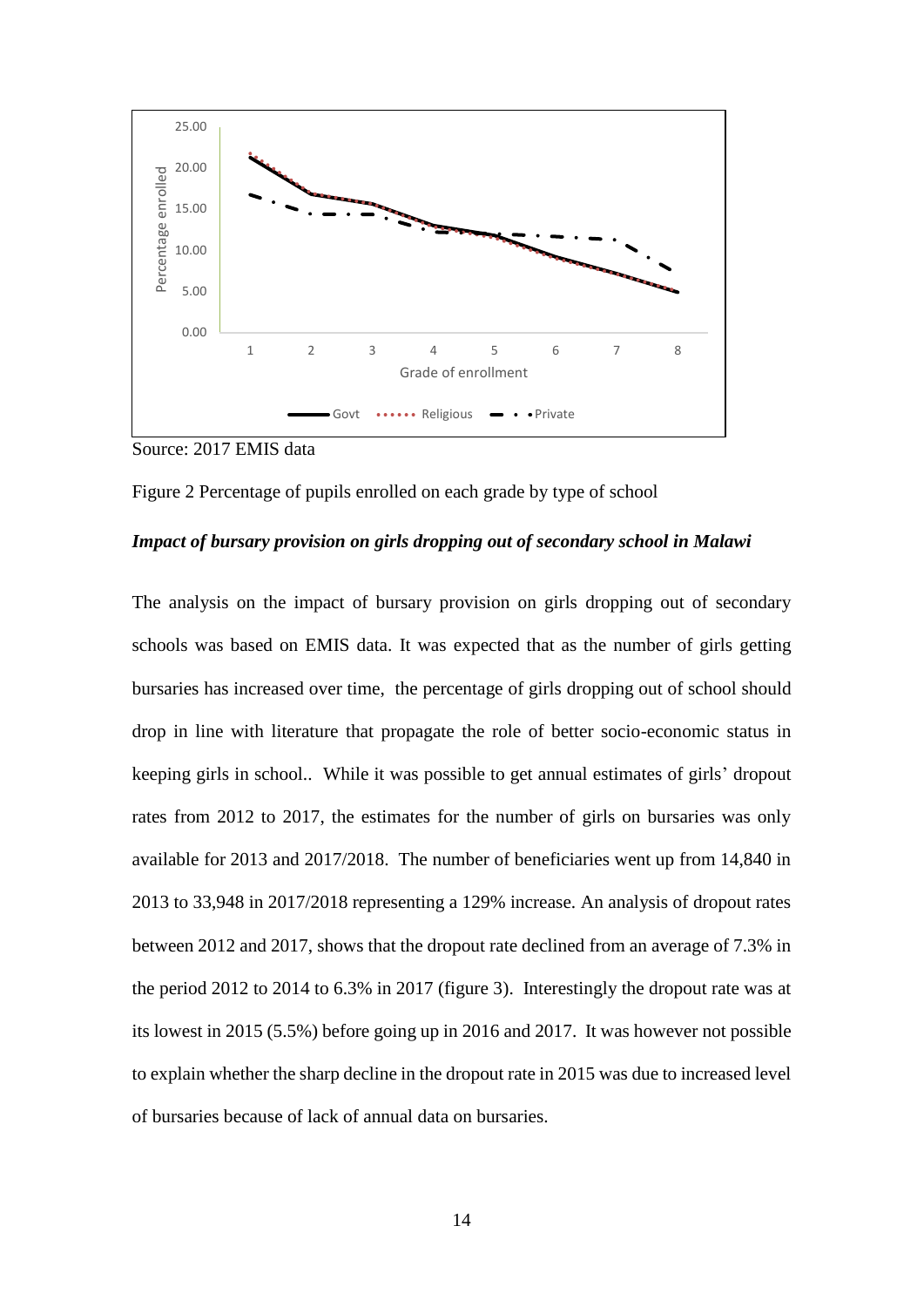

Figure 3 Trends in girls' secondary school dropout rate, 2012 to 2017

During the period 2011 and 2017 the number of girls enrolled in secondary school increased by 53.5% from 116,154 to 178,348 (figure 4). The increase could be attributed to an increase in the number of girls that are selected to secondary schools, expansion of secondary school places or an indication that more girls can afford secondary education, which may suggest a positive impact of girls' bursaries programmes or possibly a general improvement in people's socio-economic status.



Figure 4 Girls secondary school enrolment 2012 to 2017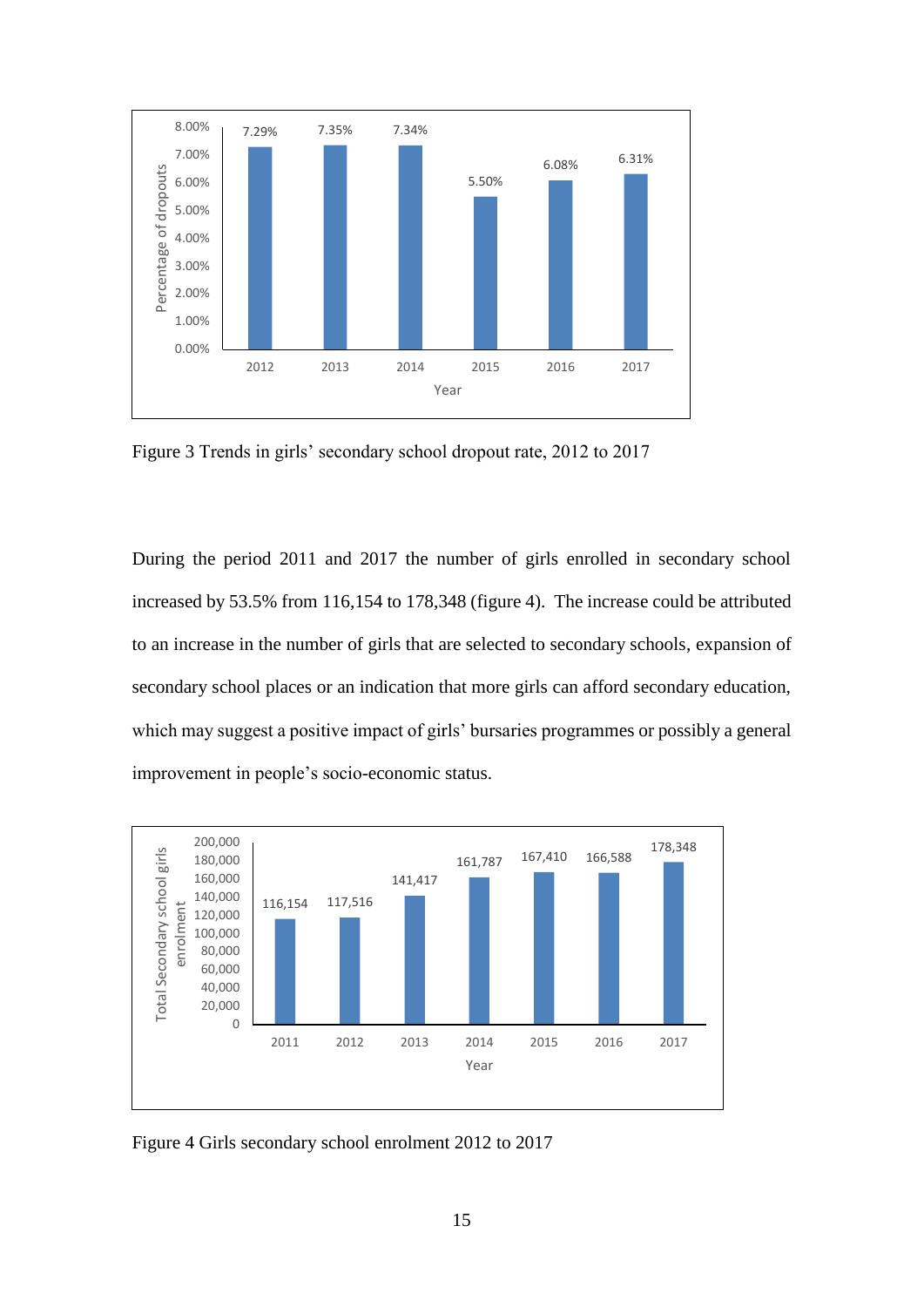The increased enrolment rate shown in figure 4 suggests an increase in the number of girls attaining secondary school education in Malawi between 2012 and 2017. Although on average at national level the girls' dropout rate declined between 2012 and 2017, each year there were districts with a dropout rate of at least 10%. The highest dropout rate in the period 2012 to 2017 was Ntchisi (15.06%) in 2016. In 2017 the following CAMFED target districts; Zomba Rural, Mzimba South, Phalombe, Mchinji and Thyolo were amongst top ten districts with the highest dropout rate.

# *Field study findings*

#### *Demographic characteristics of pupils in the quantitative study*

The average age of the pupils that responded to the questionnaire was 14.19 years and the youngest girl was 10 while the oldest was 18 years old. For Standards 6 and 7, a larger percentage of girls were aged 14 and for those in Standard 8 the larger percentage of girls were aged 15. Based on the appropriate ages of 11, 12 and 13 for Standard 6, 7 and 8 respectively, it was found that 92 percent of the girls were over aged for their class and 6 percent were of appropriate age. Table 4 shows the detailed age appropriateness by grade.

| Age<br>Appropriateness | Standard 6 | Standard 7 | Standard 8 | Total       |
|------------------------|------------|------------|------------|-------------|
|                        | N(% )      | N(% )      | N(% )      | N(% )       |
| Under age              | 1(2.2)     | 1(1.2)     | 1(4.4)     | 3(1.9)      |
| Appropriate age        | 1(2.2)     | 8(9.2)     | 0(0)       | 9(5.8)      |
| Over age               | 44(95.7)   | 78(89.7)   | 22(95.7)   | 144(92.3)   |
| Total                  | $46(100)*$ | $87(100)*$ | $23(100)*$ | $156(100)*$ |

\*The percentage does not add up to 100 because of rounding to one decimal place

Table 4 Age Appropriateness by grade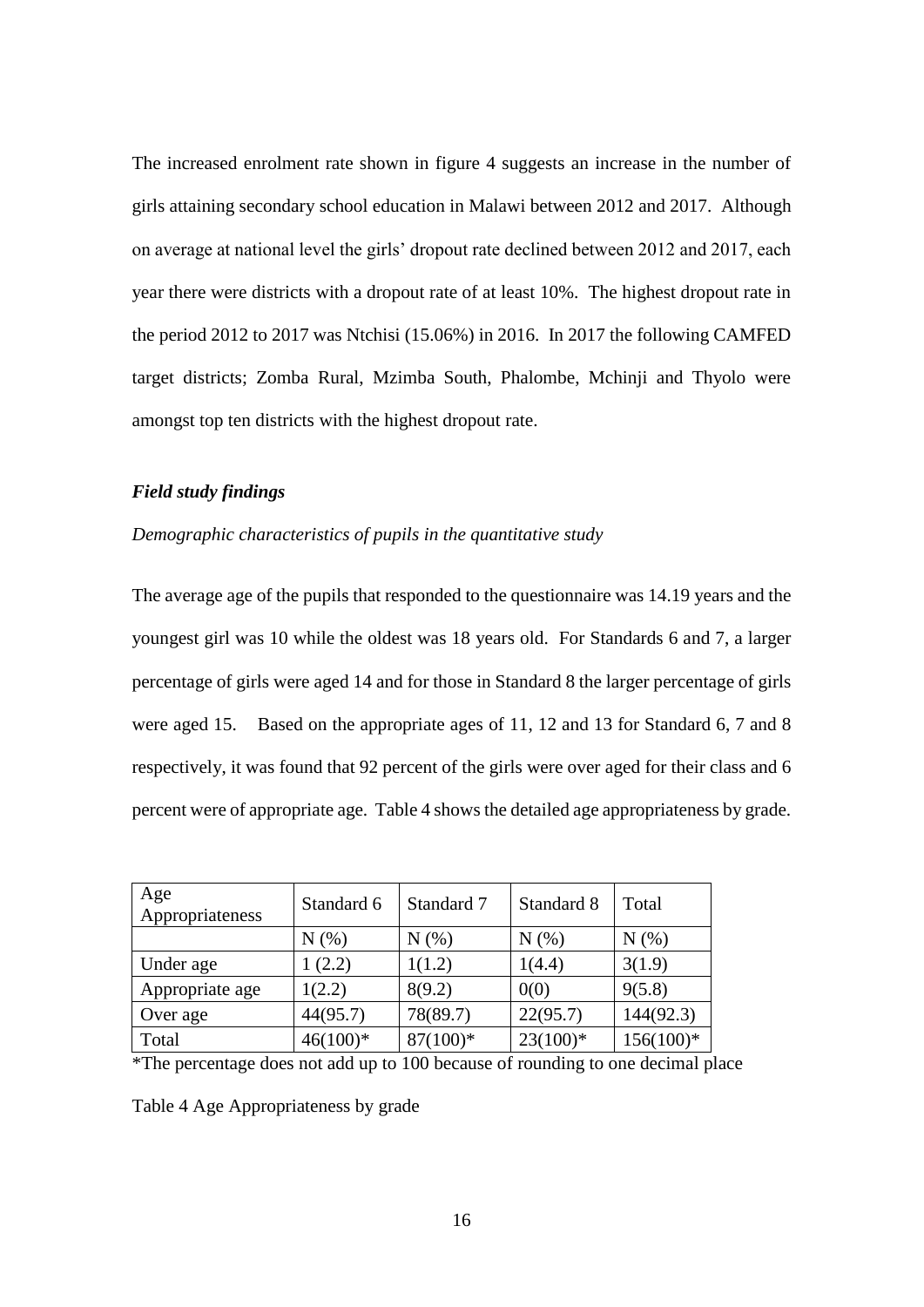#### *Other Background characteristics of pupils in the quantitative study*

On average, there were about 5.06 children per household. The average number of girls per household was 3.12, which was greater than that of boys 1.95. The majority of the respondents (59%) stated that they lived with both their biological parents, 12% lived with their grandparents while 10 % of the respondents stated that they lived with their biological mother and stepfather. The remaining 19% lived with either their biological father only (8%), or their biological mother only (7%) or biological father and stepmother (4%) or their Uncle/Aunt (1%).

The education levels of the respondents' guardians was generally low; 73% of the respondents' female guardians and 62% of the respondents' male guardians had only attained some primary education. The proportion of respondents whose guardians had secondary education was 13.9% and 33.3% for female and male guardians respectively and tertiary education was 3.3% for male guardians, and 2.5% for female guardians. Approximately 17% of the respondents' female guardians had some secondary education or higher compared to 36% of the respondents male guardians. A higher proportion of respondents (9.9%) mentioned that their female guardians had no education compared to 1.7% of respondents who indicated that their male guardians had no education.

# Occupation of Respondents Parents/Guardians

More pupils reported that their guardians are engaged in farming and not employed (see figure 5). The percentage for female guardians in farming was 48%, higher than that of males at 36%, and the percentage for the not employed was 33% for women and 17% for males. More males were in paid employment (18%) than females (1%) and more male guardians owned a business and engaged in casual work than female guardians.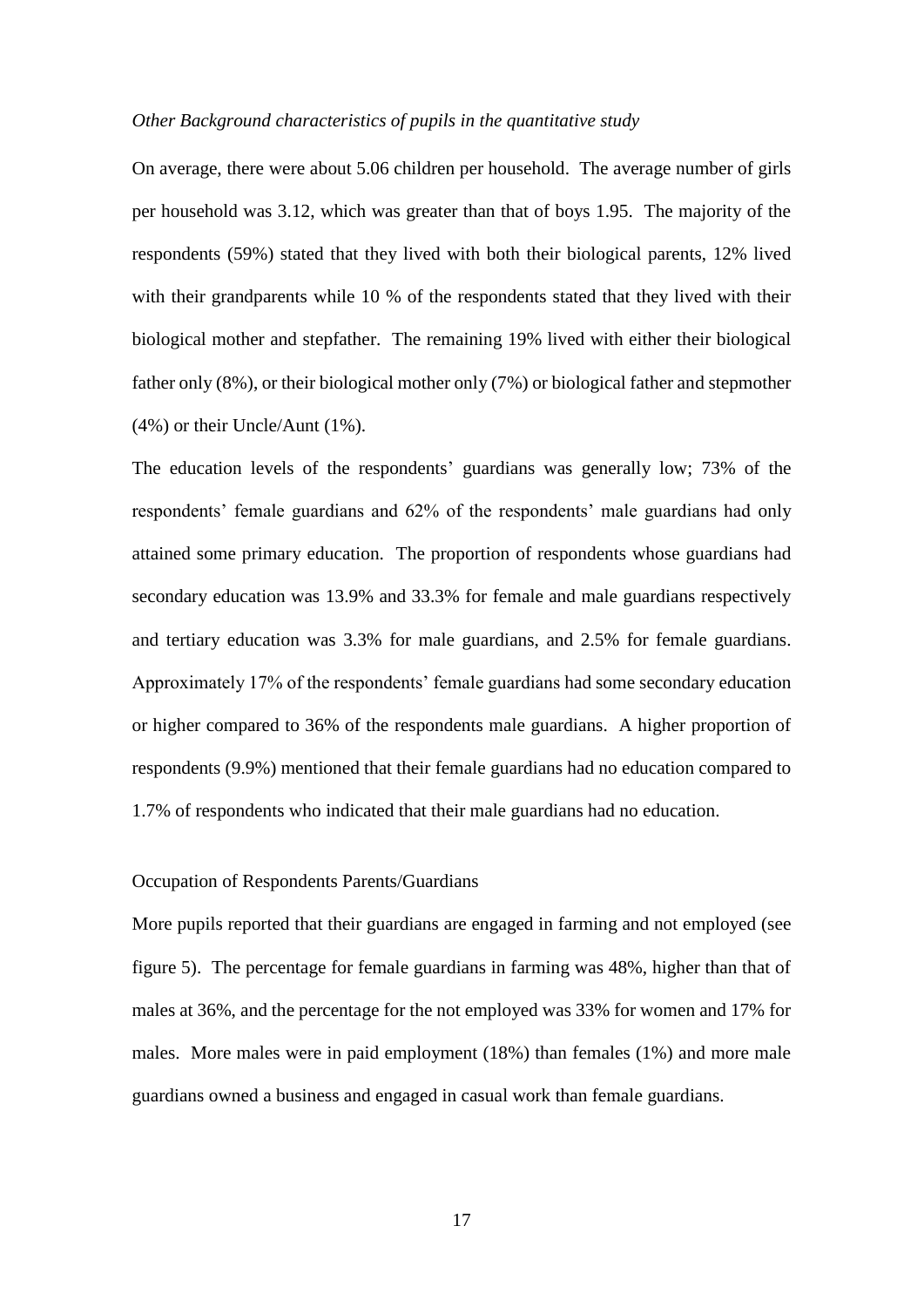

Figure 5 Main occupation of male and female guardians

#### *Characteristics of FGD participants*

The FGD for learners targeted girls in Standards 6 to 8 aged between 12 and 18 years in the 4 study schools. Thirty-six girls participated in the learner FGDs altogether and twenty-five girls participated in FGDs for dropouts. The dropouts were aged between 14 and 23 and had dropped out of school either before completing primary, at the transition from primary to secondary or before completing secondary school. The majority of the participants had recently dropped out of school i.e. between 2016 and 2018 with the exception of Dedza where two of the participants had dropped out of school in 2004 and 2012. The majority of the dropouts in the four districts were aged between 16 and 18 years, but in Nsanje, one participant was 20 years old and in Dedza, five of the six participants were between 21 and 23 years of age. The majority of the participants (fifteen out of twenty five) had left school before completing their primary education and ten of the girls dropped out from secondary school. Among the secondary school dropouts, five girls from Nsanje reported that they dropped out of school at the point of transition from primary to secondary school. After successfully completing primary school the girls failed to secure a place in public secondary schools and therefore dropped out of school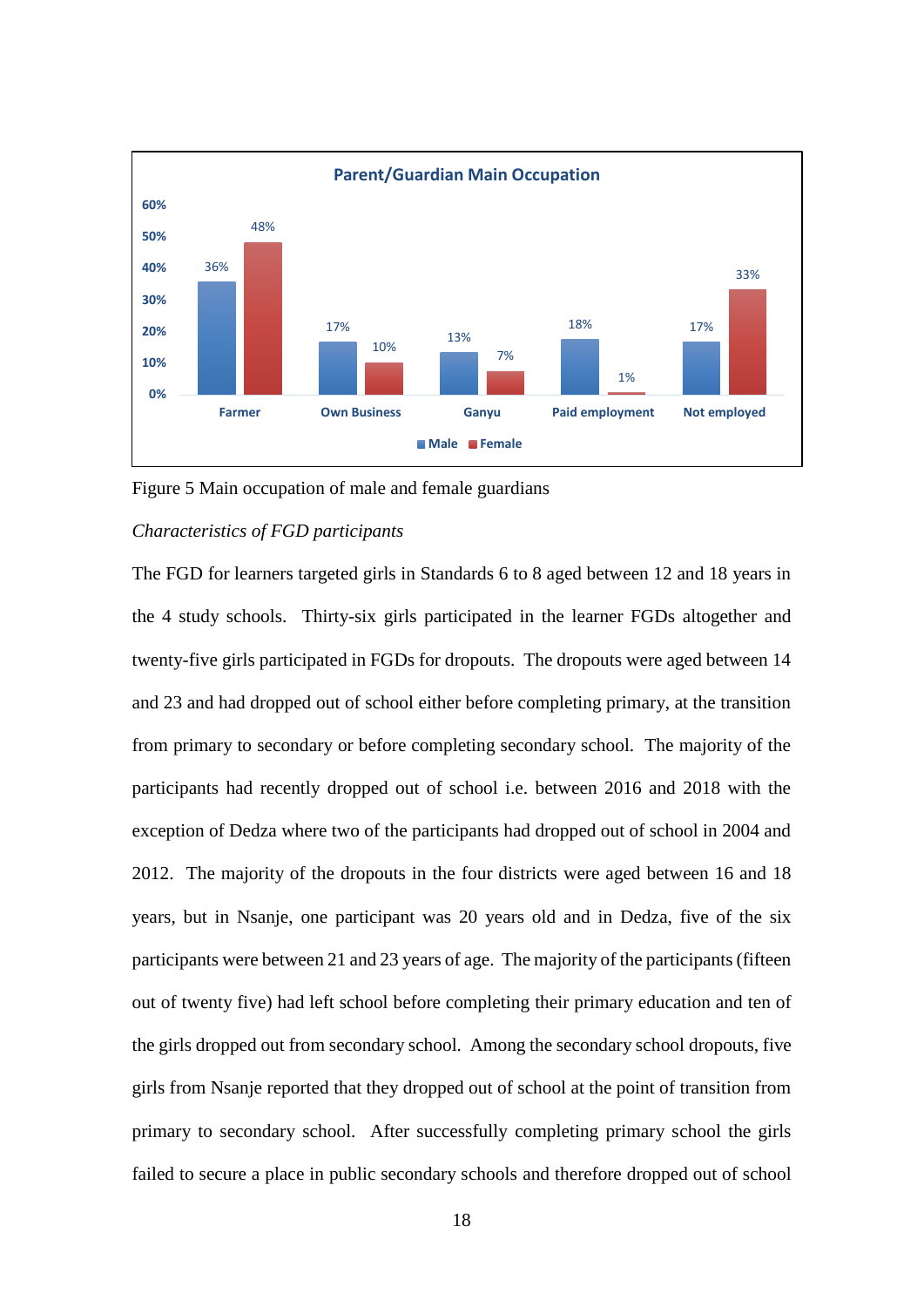as their parents or guardians could not afford paying fees in private secondary schools. The rest of the secondary school dropouts dropped out from public secondary schools with majority dropping out in Form 3.

Thirty-nine parents participated in the FGDs; sixty-one percent (twenty-four) of whom were female. The number of participants across the four schools ranged from two to fourteen. In Dedza, only two participants turned up for the parents FGD. The low turnout could be attributed to the fact that the study was carried out when many villagers were busy working in their fields. Some of the participants were active participants in school committees but had no children at the school.

#### *Factors that contribute to girls dropping out of school*

#### Economic (School fees and school expenses*)*

The topic of school expenses and school fees was explored in both the questionnaire that was administered to senior primary school learners and in the focus group discussions with pupils, dropouts and parents. In the questionnaire, pupils were asked to identify the main reason why girls drop out of school out of the following reasons: lack of money to meet school expenses, cultural reasons, pregnancy, getting married, getting a job, helping parents with farming and helping parents with household chores. As shown in figure 6, a majority of the girls that completed the questionnaire (63%) cited "lack of money to meet school requirements" as the main reason for why most girls drop out of school. The issue of pregnancies was the second main reason (23%) followed by getting married (8 %). The remaining 6% were split among the reasons of helping parents with household chores  $(3\%)$ , helping parents with farming  $(1\%)$ , getting a job  $(1\%)$  and cultural reasons (1%).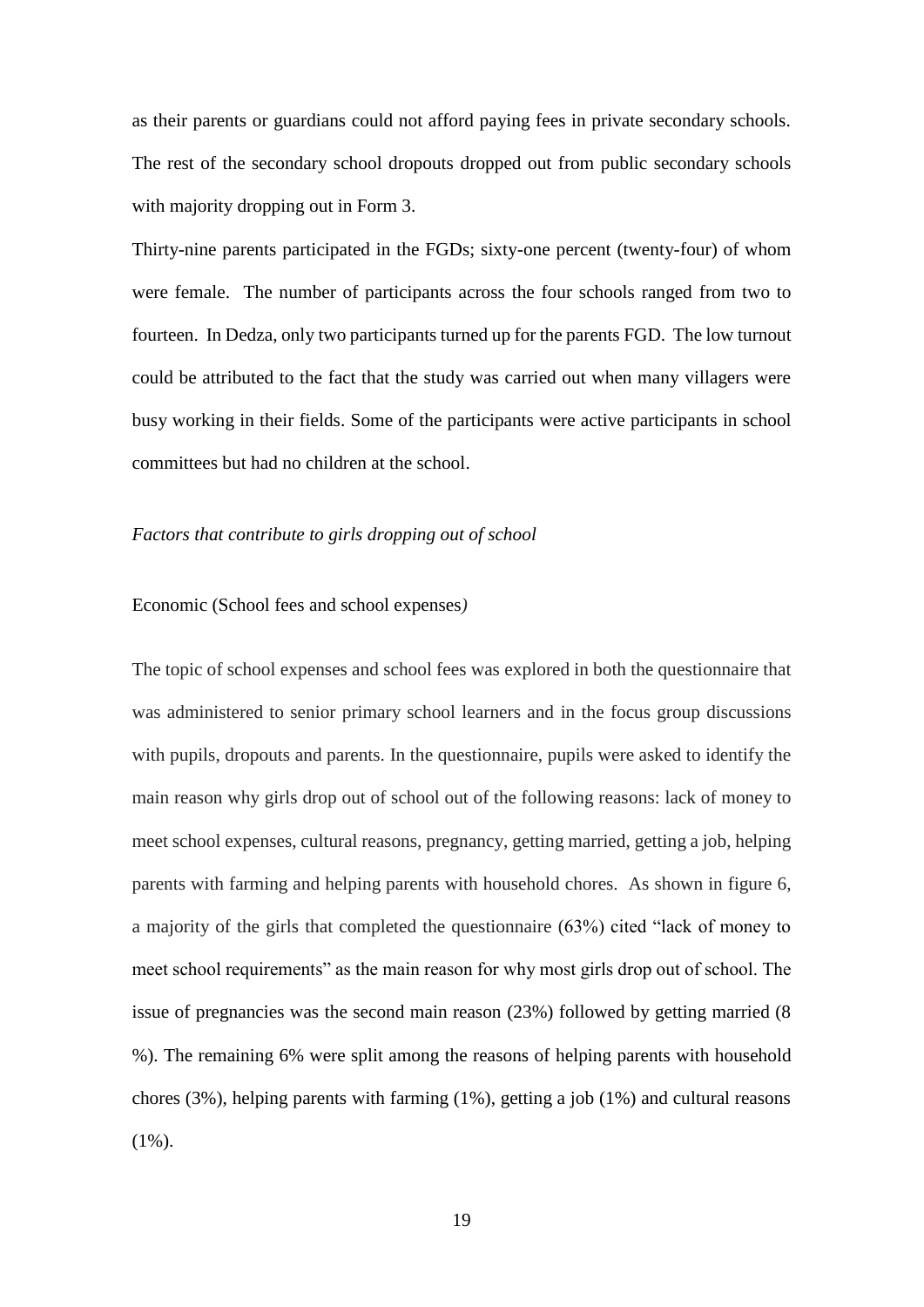

Figure 6 Main reason for dropping out of primary school

With respect to secondary education, a majority of the girls (70%) stated that lack of school fees is the main reason girls do not proceed to secondary school. Lack of finance to meet school expenses was the second most common reason; 23% of the respondents chose this reason. A small number (6%) cited long distance to secondary school as a factor why some girls fail to attend secondary education.

Table 4 presents the estimated cost for school expenses reported by the senior primary school girls. In the table, the item labelled "Other" includes mathematical instrument boxes and sweaters. Sweaters were reported in Dedza because it is relatively the coldest district amongst the four that were studied. Due to the heavy presence of outliers for this question, a column labelled "median cost" was included to capture the middle cost of an item to give an unbiased average of the cost incurred. The estimated average cost of educating a pupil at primary school level in one year was \$14.90. The most expensive school item was a school bag, followed by school uniform and school shoes. Expenses such as the development fund, examination fees, exercise books, pens and pencils and mathematical instruments were relatively lower but a requirement for attendance.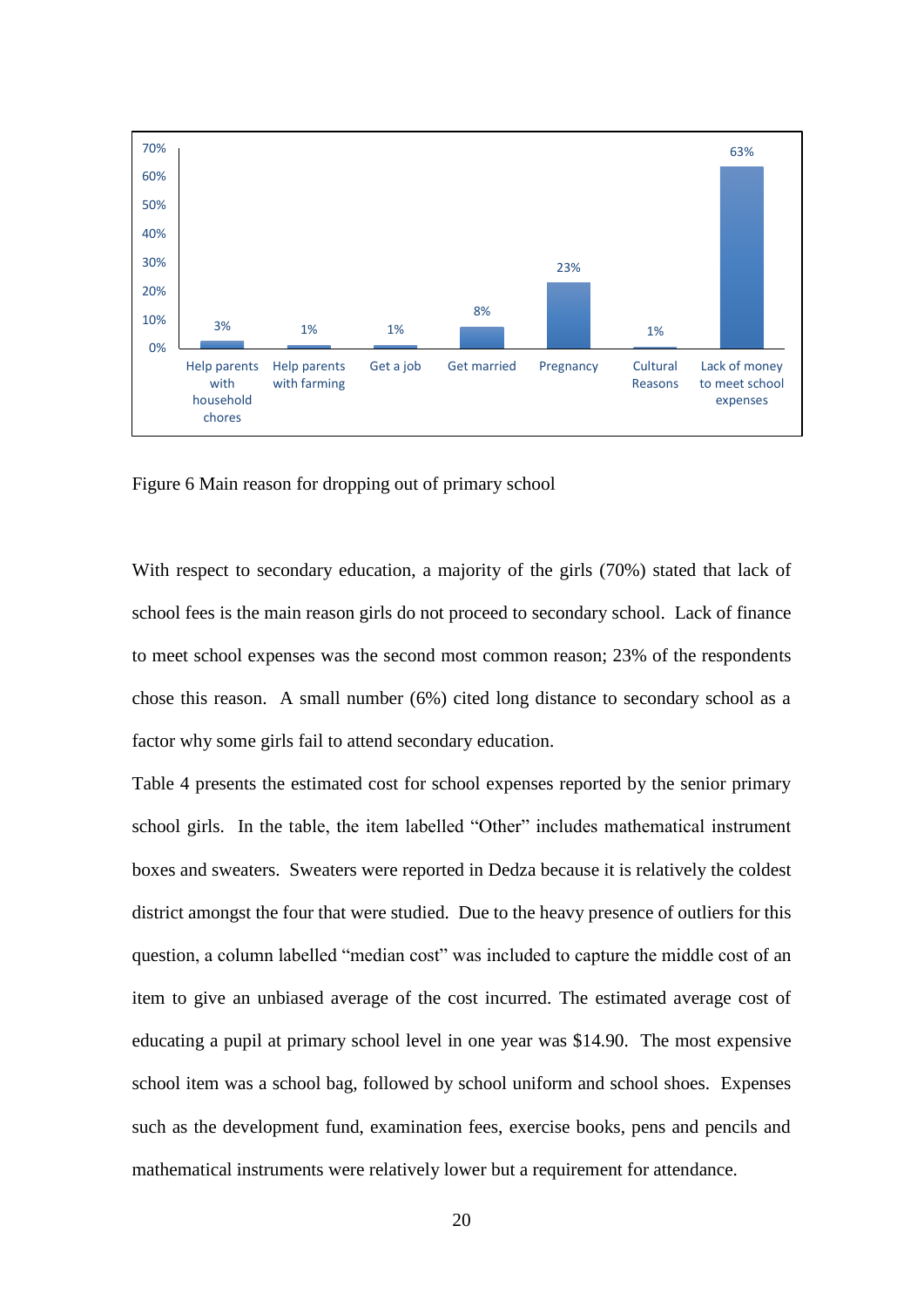|                |                         | <b>AVERAGE</b>    | Average<br>cost in | <b>MEDIAN</b>     | Average<br>cost in |
|----------------|-------------------------|-------------------|--------------------|-------------------|--------------------|
| <b>SN</b>      | <b>ITEM</b>             | <b>COST (MWK)</b> | US\$               | <b>COST (MWK)</b> | US\$               |
|                | Development Fund        | 653.41            | 0.90               | 400               | 0.55               |
| 2              | <b>Examination</b> fees | 1,178.90          | 1.63               | 750               | 1.03               |
| 3              | Uniform                 | 2,112.27          | 2.91               | 2,000.00          | 2.76               |
| $\overline{4}$ | <b>Exercise</b> books   | 590.07            | 0.81               | 700               | 0.97               |
| 5              | Pen/Pencils             | 472.37            | 0.65               | 155               | 0.21               |
| 6              | <b>School Bags</b>      | 6,701.95          | 9.24               | 5,000.00          | 6.90               |
| 7              | <b>School Shoes</b>     | 1,884.77          | 2.60               | 1,000.00          | 1.38               |
| 8              | Other                   | 1,213.16          | 1.67               | 800               | 1.10               |
|                | <b>TOTAL</b>            | 14806.90          | 20.42              | 10,805.00         | 14.90              |

Table 4 Average and Median costs of school expenses per year

The importance of school fees and school expenses in girls' participation in primary school was further explored through focused group discussions amongst learners, those that dropped out of school and parents. Respondents were not directly asked if school expenses is one reason contributing to girls dropping out of school but instead were asked to deliberate on; reasons for girls dropping out of primary and secondary schools or why they failed to enrol to secondary school and what should be done to reduce girls dropping out of primary school . The key themes emerging from each of the FGD are shown in appendix 1. Lack of finance/money to meet school expenses was mentioned as one of the main reasons for girls dropping out of primary and secondary schools and in response to the question, *what should be done to prevent girls dropping out of school?*  Respondents mentioned that girls need to be provided with all what is needed to go to school. Dropouts in Nkhatabay and Dedza and all learners and parents emphasized the role of government in providing resources and paying for school expenses while dropouts in Nsanje and Phalombe considered this a role of parents.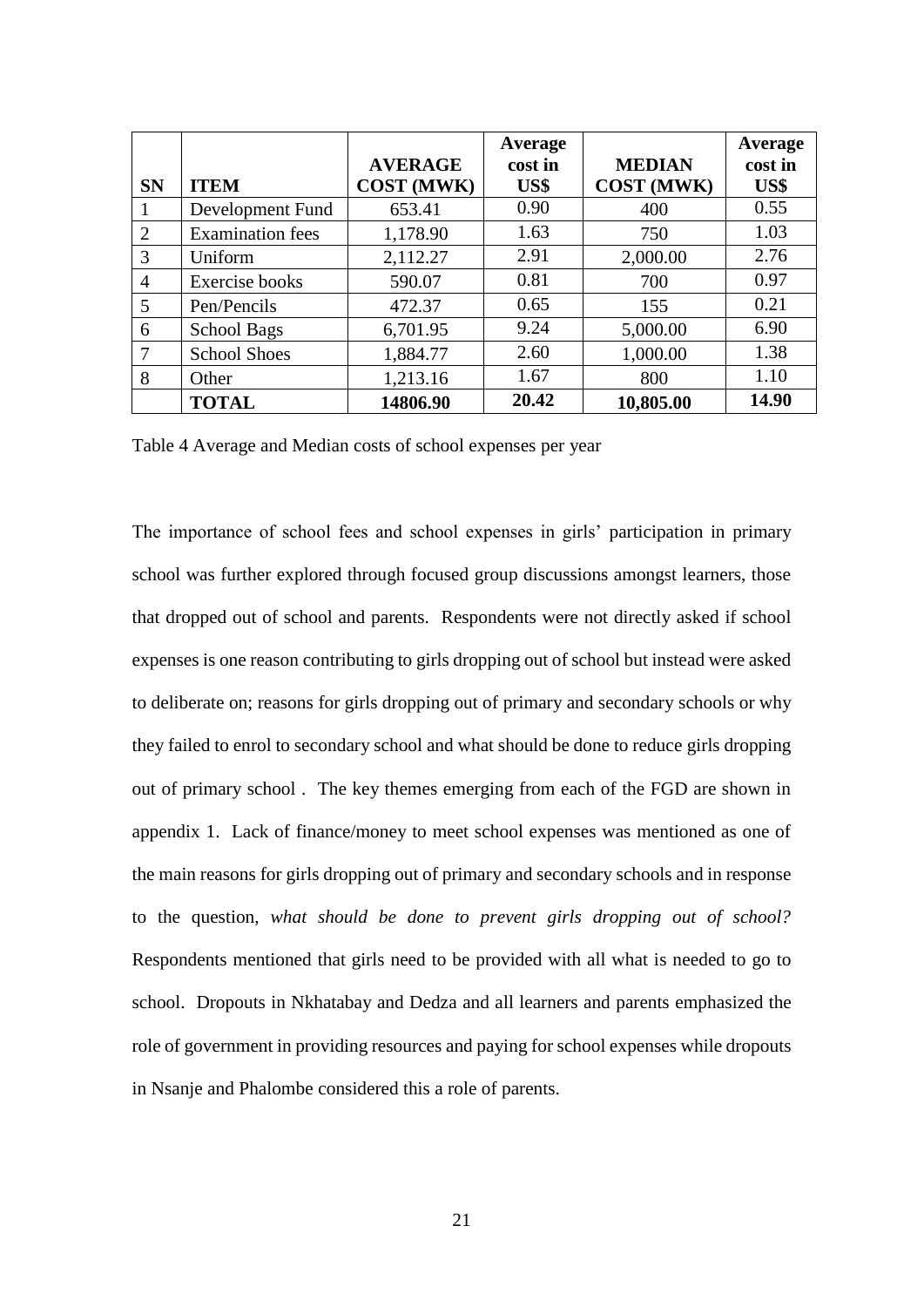#### *Contextual factors (school facilities, location, distance, teacher behaviour)*

School dropouts reported that some students drop out due to long distances to community day secondary schools (CDSS). Some of the routes to schools were described as scary and dangerous, which discourages girls from continuing with their schooling. Distance to school was cited as one of the major reasons for learners dropping out of school by parents from Phalombe and Nkhatabay and all learners.

These findings were supported by findings from the questionnaires where the majority of learners reported not having a secondary school nearby although only 6% cited long distance to secondary school as a factor contributing to girls dropping out of secondary schools. . According to reports from head teachers of the schools, the estimated distance to the nearest secondary schools for the study schools ranged between 7km and 10km. This probably suggests that although distance to school may discourage some girls to attend secondary school, lack of school fees ranks higher than distance to school amongst reasons why girls drop out

Learners from Phalombe and Nsanje mentioned that some girls drop out of school due to teacher behaviour especially when teachers would like to have a sexual relationship with them. In some cases, schoolteachers have impregnated girls. The same issue was reiterated in the parents FGD at Phalombe. Parents stated that on several occasions teachers have impregnated girls but have not been punished but instead, the girl has been quietly sent to live away from the area after the teacher negotiated with the girls' parents. Lack of washrooms for older girls and those in senior classes to take care of themselves during menstruation was also mentioned as a reason contributing to girls dropping out of school. Girls stated that with no washrooms, boys tend to laugh at them when they mess up their clothes and some girls decide to leave school.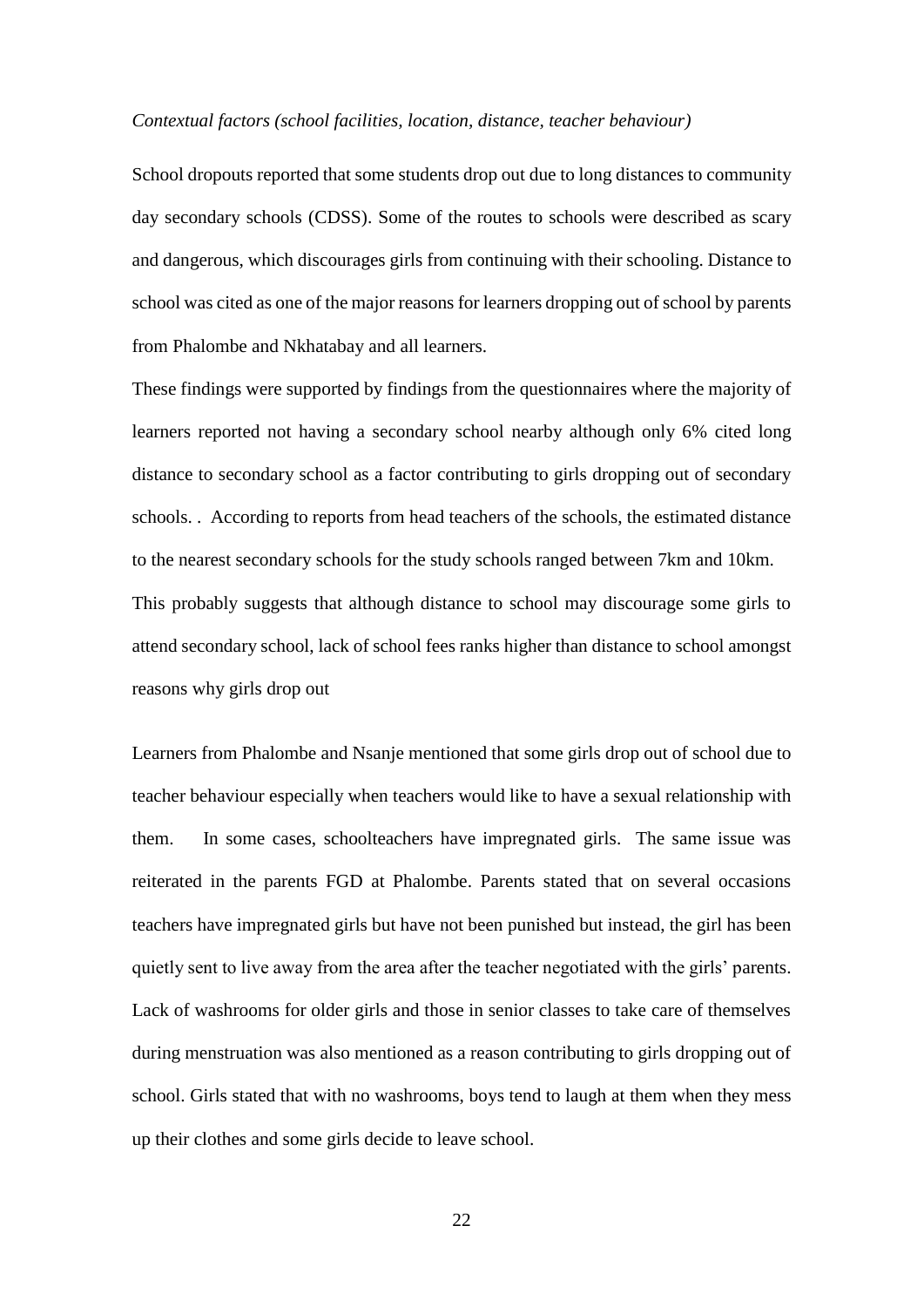Poor performance was also cited by parents, learners and dropouts as one of the reasons that leads girls to drop out of school. Some parents alleged that the poor performance was due to lack of nursery/ kindergarten schools to give learners a good foundation for primary school while others said it was due to shortage of teachers who do not manage to teach huge number of learners and eventually leading to learner drop out. It is noteworthy that one of the dropouts who participated in the FGD at Phalombe School explained that she dropped out of school because she was tired of repeating Standard seven due to poor performance.

Parents reported that both boys and girls get demotivated when they see Malawi School Certificate of Education holders or other educated people just loitering around the villages with no jobs, so they feel like school is not important. Other contextual reasons for pupils dropping out of school were lack of school feeding programs, presence of explicit content in Life skills curriculum which leads to girls in indulging into the sexual behaviour and eventually dropping out of school, shortage of teaching and learning materials and the introduction of self-boarding schools at both primary and secondary level by some schools' administrators, which provide opportunities for girls having sex leading to pregnancies.

# *Socio-cultural factors*

Evidence on the adverse impact of cultural factors on schooling was obtained through FGDs with girls in school, girls who had dropped out of school and parents of schoolaged children as well as through questionnaires administered to girls in school.

Key socio-cultural factors that were mentioned as contributing to girls dropping out of school were early marriage and pregnancies. Other socio-cultural factors that were mentioned in the FGDs were substance abuse (alcohol and Indian hemp), lack of parental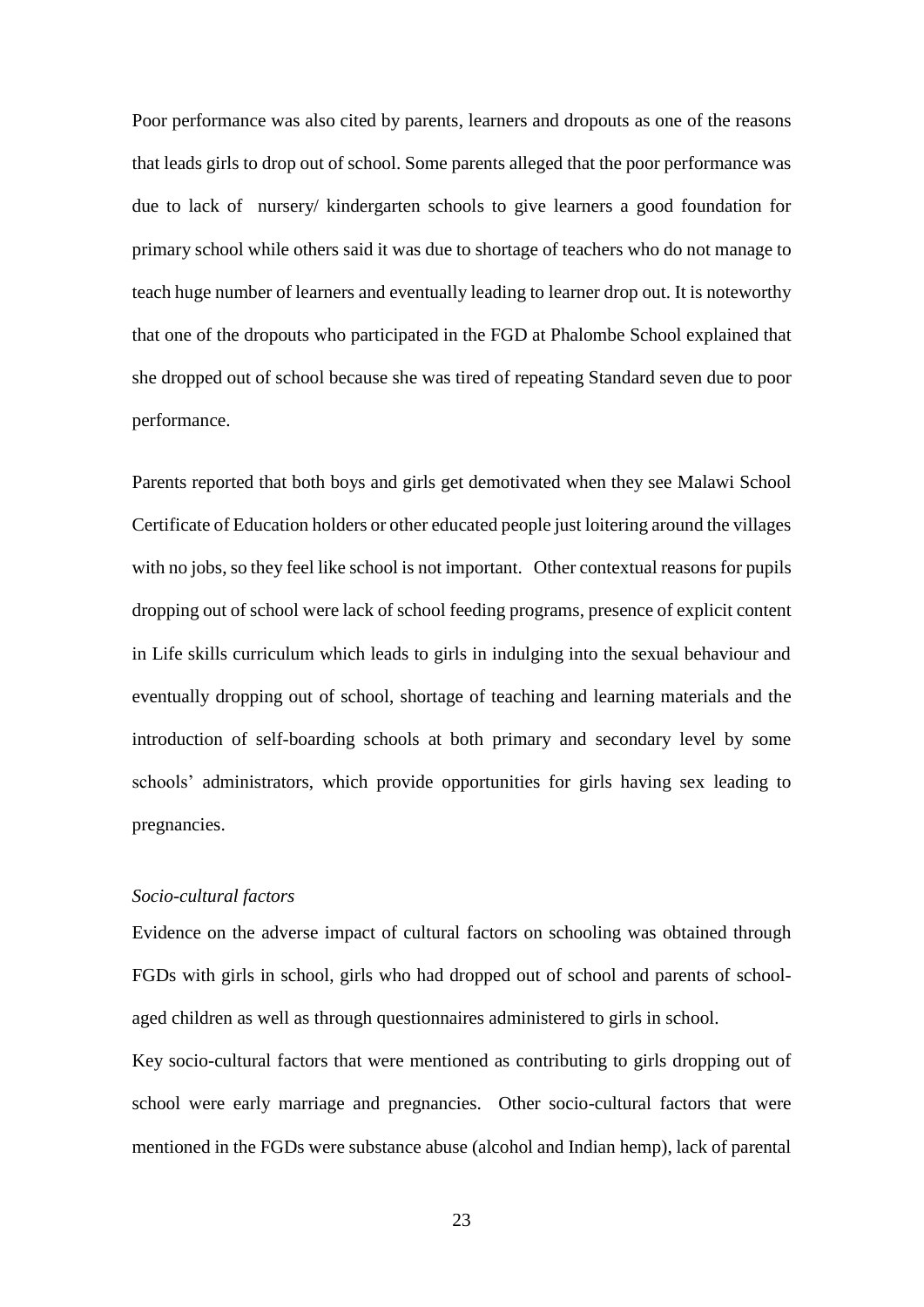support, engaging in intimate relationships with boys and men and demand for girls' labour.

It was alleged that early marriages are sometimes encouraged by parents. Girls from Phalombe, Nsanje, and Nkhatabay schools and parents from Nsanje, Nkhatabay and Dedza cited pregnancy as one of the factors contributing to girls dropping out of school. Amongst dropouts, the reason of early pregnancies was mentioned in all schools with the exception of Nsanje. Out of the eight dropouts that participated in the FGD in Nsanje, five dropped out due to lack of school fees to pay for private secondary school after passing their primary school leaving certificate exams (PSLCE) but not being selected to go to a public secondary school while in the other three sites, most of the girls dropped out due to pregnancy.

Nearly all pupils interviewed 155 (99 %) stated that they intend to proceed to the next grade in the following academic year. Only one respondent had plans to drop out in the following year. Upon completion of primary school, 153 (98 percent) of the respondents stated that they were planning to proceed to secondary school while three (2 percent) respondents are planning to stop schooling. This indicated that for the majority of girls dropping out of school is not planned.

# *Perceptions on the differences in reasons for dropping out of school between boys and girls*

Participants were asked whether boys and girls drop out of school for the same reasons. Largely participants from all the schools visited were of the view that the reason of school expenses was applicable to both boys and girls but that some socio-cultural reasons for dropping out of school differed between boys and girls. The FGD findings suggest that the reasons for dropping out of school reflected the gendered division of labour within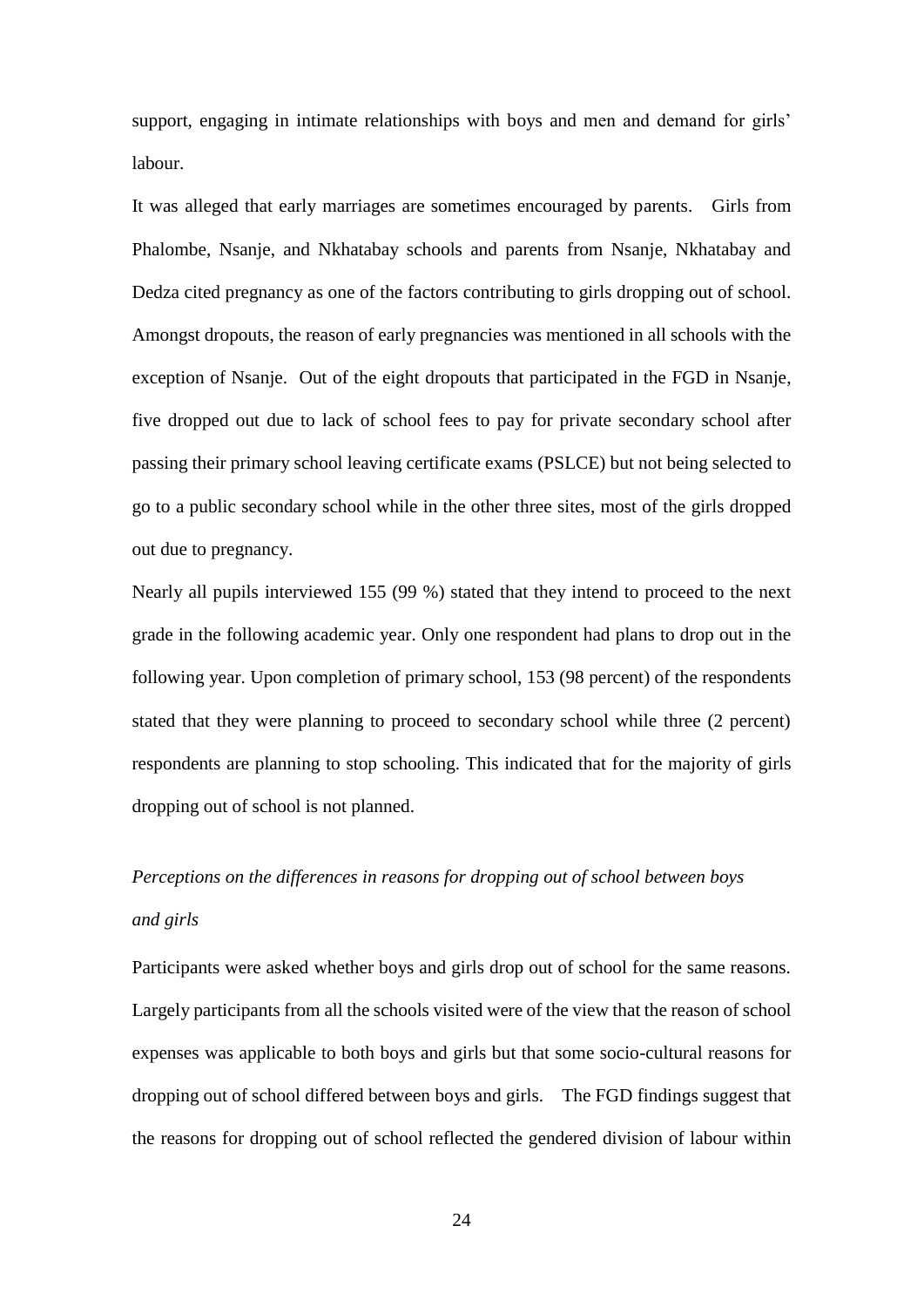the households. Participants mentioned that girls were more likely than boys to drop out of school because they had to perform household chores, which place heavy burden on their time and energy, get married or become pregnant. On the other hand, boys were more likely than girls to drop out of school because they are required to assist households in herding cattle, cultivating gardens and engaging in seasonal paid work. Boys were also more likely to drop out of school than girls because of alcohol and drug abuse.

# *Perceptions on what needs to be done to curb girls' school dropouts*

In all schools, girls that had dropped out of school and those still in school pointed out the need for parents to step up in their roles of making sure that they are providing their children especially girls with all the necessary materials that are required for proper learning. Parents from Phalombe School specifically mentioned that girls should be provided with all what is needed for school like pens and exercise books. Girls in school pointed out that organizations should provide notebooks, pens, uniform and bicycles as these would attract those who dropped out to go back to school. Dropouts pointed out that the Malawi government should be subsiding school fees for students in secondary schools especially girls and that organizations should come forward to assist needy girls with school needs. The role of government in helping to curb learner dropout was also emphasized by parents and girls in school in almost all the primary schools visited. In addition, some parents observed that secondary school fees is very expensive and they expressed their wish for Malawi government to increase the number of female teachers that would be acting as role models to school girls and pointed out the need for chiefs, teachers and parents themselves to work together in encouraging learners especially girls to remain in school. In addition, parents from Nkhatabay and Dedza felt that the government should sensitize parents on the importance of sending children to school and sensitize girls to encourage them to remain in school. While parents from Phalombe,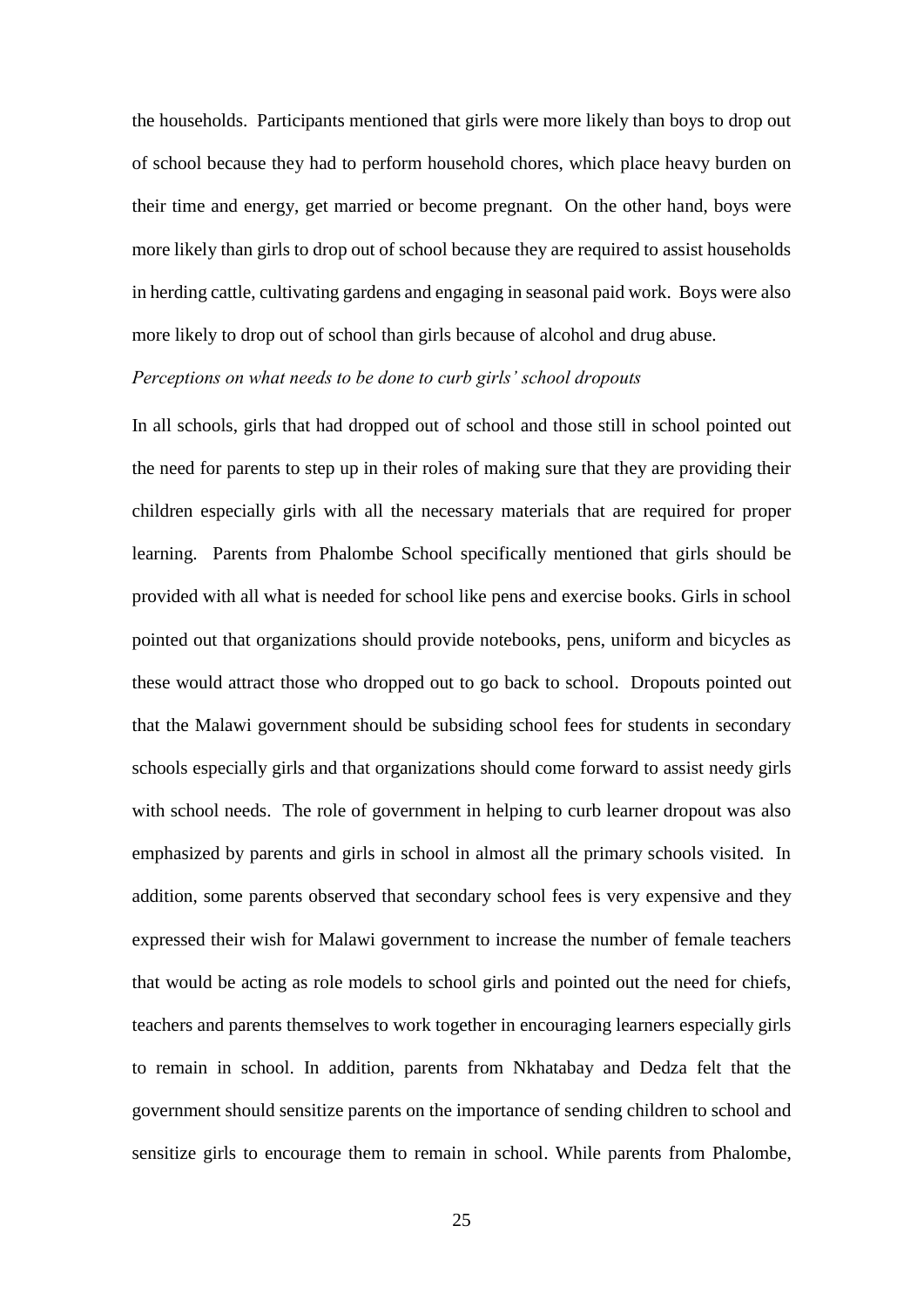Nkhatabay and Dedza mostly focused on what the government, the teachers and the learners ought to do to reduce dropouts, parents from Nsanje School mostly dwelt on what the school-based committees and the parents themselves could do. For instance, they suggested that all committees should hold meetings with parents to encourage girls to stay in school and that Mother groups should visit girls at home more and encourage them to be in school. From their experience, they felt this works because in the previous year the head teacher submitted a list of dropouts from the school to the village heads for Mother groups to visit them and it really helped to bring some dropouts back to school. On the other hand, learners suggested that the Malawi government should build more toilets at the school including washrooms for girls.

In relation to early marriages and pregnancies, parents from Nkhatabay school suggested that the Ministry of Health or NGOs should sensitize girls about the dangers of early pregnancies while in Dedza school, parents suggested that government should enforce by-laws that will bar boys or men from playing around with girls. Additionally, learners suggested that the community should enforce some rules or develop by-laws that should bar some individuals organizing gigs that attract girls because these provide an environment for girls indulging in bad behaviour. Girls should also be encouraged to work hard at school and be discouraged from engaging in relationships at a tender age.

#### **Discussion**

The study sought out to explore the perceived impact of school expenses and school fees on girls dropping out of primary and secondary school prematurely. The results from both the questionnaire administered to girls from senior primary schools and FGDs for learners, dropouts and parents of school age children confirm the evidence from previous research that school fees and school expenses are major contributing factors leading to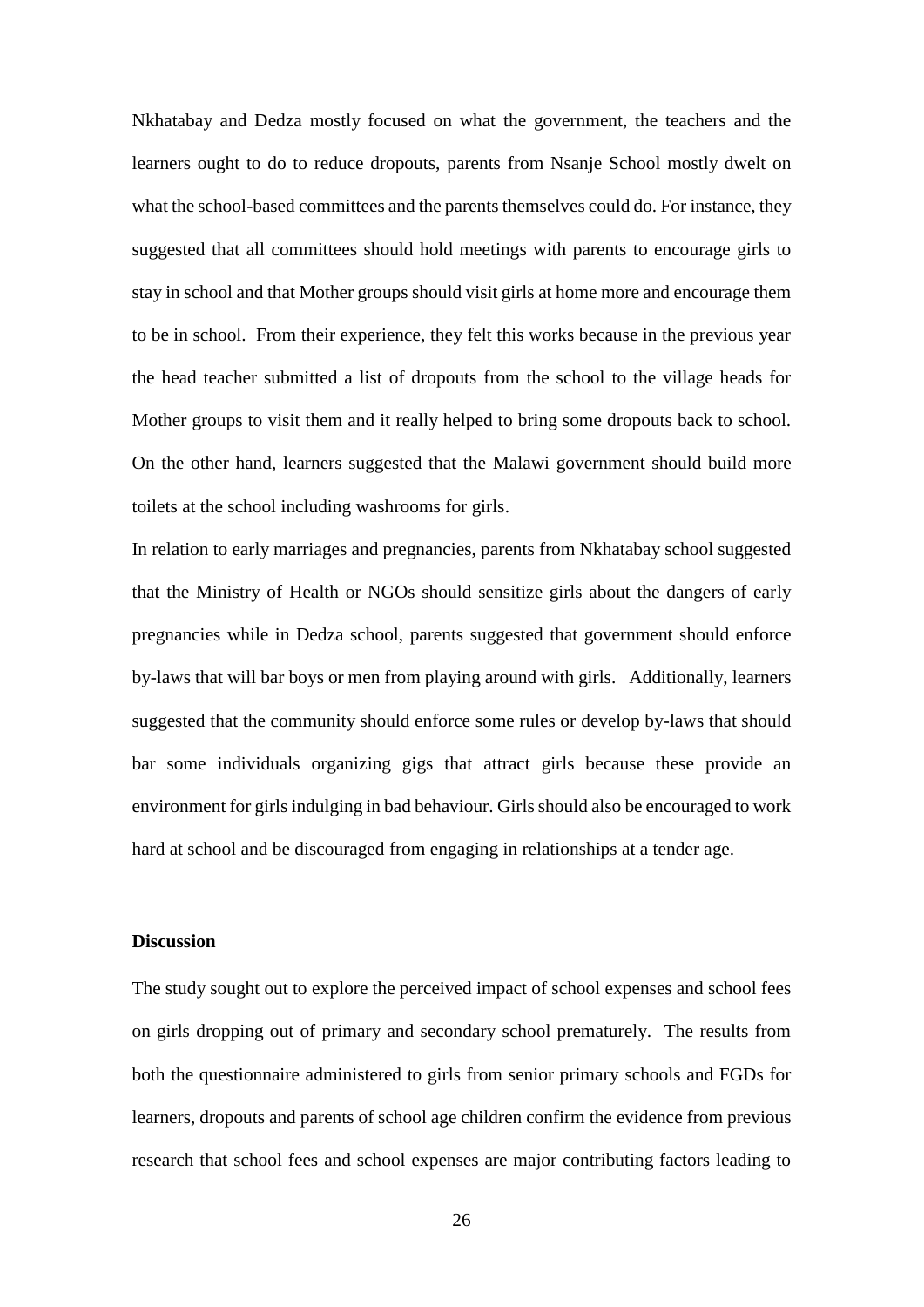both girls and boys dropping out of both primary and secondary school levels. Although at primary level, the government is still implementing a policy of 'free' schooling, the study shows that households are still required to pay other school expenses such as the school development fund and examination fees. In addition to the school levies, at both primary and secondary levels, households have to meet other school expenses such as purchase of books, notebooks, pens, pencils, rulers, mathematical sets that are costly for most households. Households with pupils in secondary schools were faced with additional costs of paying rentals and providing other living expenses such as food for children staying in 'self-boarding' facilities. Lack of money to pay for school fees was frequently cited as a major reason why girls drop out from secondary schools or fail to transition from primary to secondary. The evidence from the study suggests that there has been little change in costs faced by households in educating their children. Previous studies had shown that households' spending on educating their children was substantially higher than government spending [\(Kadzamira et al., 2004\)](#page-30-13).

The importance of socio-economic status in influencing girls continuous participation in school was further supported by the findings of the EMIS data analysis showing sharp declines in enrolment in girls from poorer schools (rural, government and religious) compared with those from richer schools (urban and private). According to a study of sub Saharan African countries that included Malawi, children from poorer households are less likely to reach higher grades than those from richer households [\(K.M. Lewin, 2009;](#page-30-14) [Orkin et al., 2014\)](#page-31-3). Interestingly the reason of family responsibilities did not emerge as an important factor although this reason was identified as the most common reason based on the 2017 EMIS data which is based on interviews of heads of schools [\(Malawi-](#page-30-0)[Government-MoEST, 2018a\)](#page-30-0).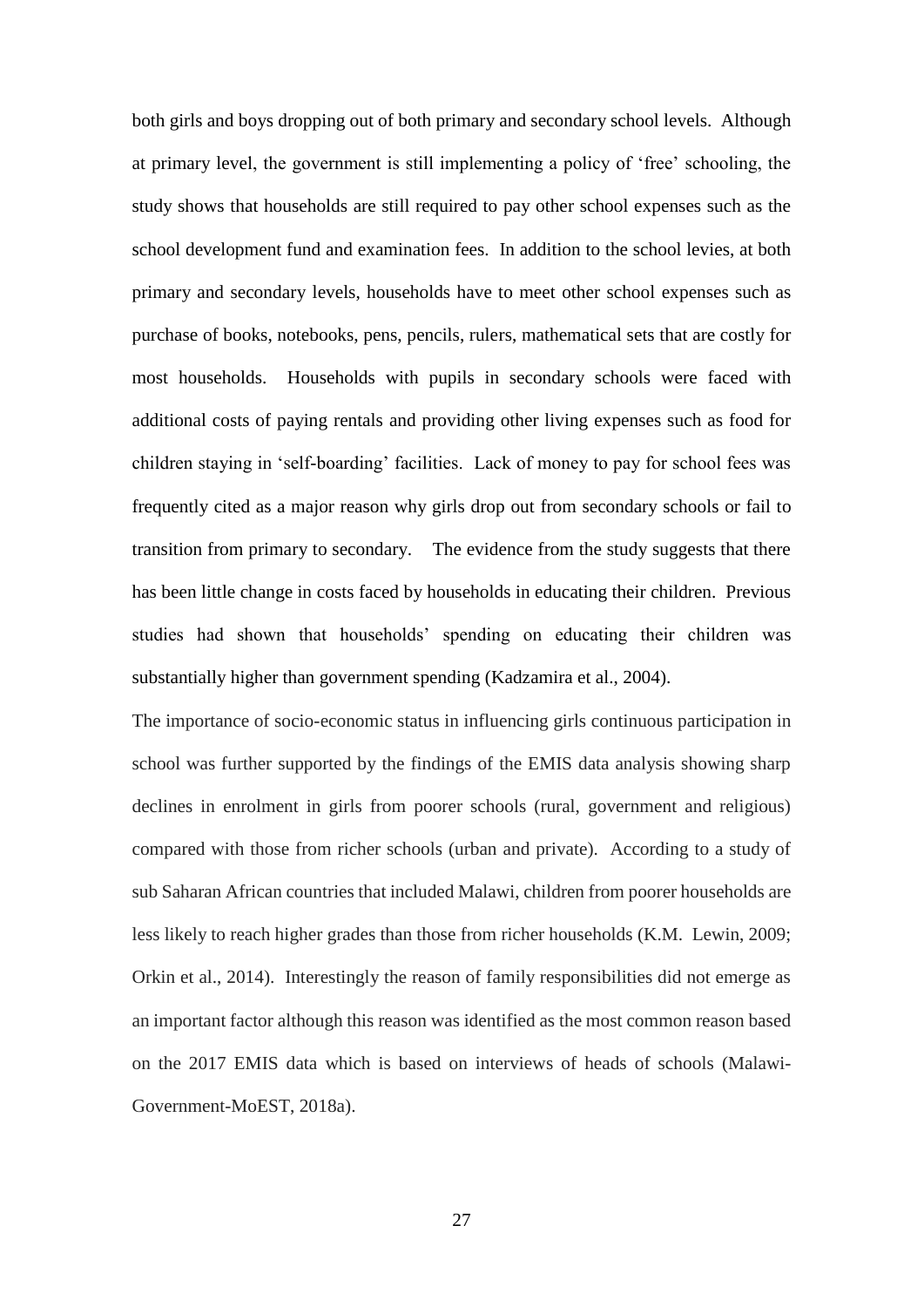This study established that other issues that have been commonly reported in previous studies such pregnancy, early marriage and demand for girls labour at home contributed to girls dropping out of school [\(C. Colclough, Al-Samarrai, S., Rose, P., and Tembon,](#page-29-12)  [M., , 2003\)](#page-29-12). Some cultural practices allow girls to be married off once they reach puberty often because of the fear that their daughters may be impregnated outside marriage [\(Grant, 2012;](#page-29-7) [Mzuza et al., 2014\)](#page-30-1).

Other issues related to lack of adequate sanitation facilities for use by girls when menstruating and lack of secondary schools within a good walking distance. Across all study sites, the majority of the girls were over the age that is appropriate for the class that there were in. Previous studies have shown that late entry into school and grade repetition are the major reason why children in Malawi especially girls are older than the appropriate age for their Standard [\(Kadzamira & Chibwana, 2000\)](#page-30-15). Repetition and being over age entail that most girls reach puberty before completing primary school which may make girls feel too old for their class and drop out [\(Gondwe, 2016;](#page-29-0) [Mzuza et al., 2014\)](#page-30-1).

It should be noted that data on bursary provision is not comprehensive because not all bursary providers share their data with the Ministry of Education Science and Technology. Caution should also be taken in the interpretation of the study findings, as they are only representative of senior primary girls in the four schools from the four districts that were studied. Similarly, the findings from the focus group discussions are purely opinions of those that participated in the discussions and were most likely influenced by the circumstances affecting them. Nevertheless, the field study findings are complemented by the national level EMIS data and literature review to provide a national perspective and enhance national validity. The schools studied were amongst those with the highest dropout rate from each of the three regions in Malawi and these results may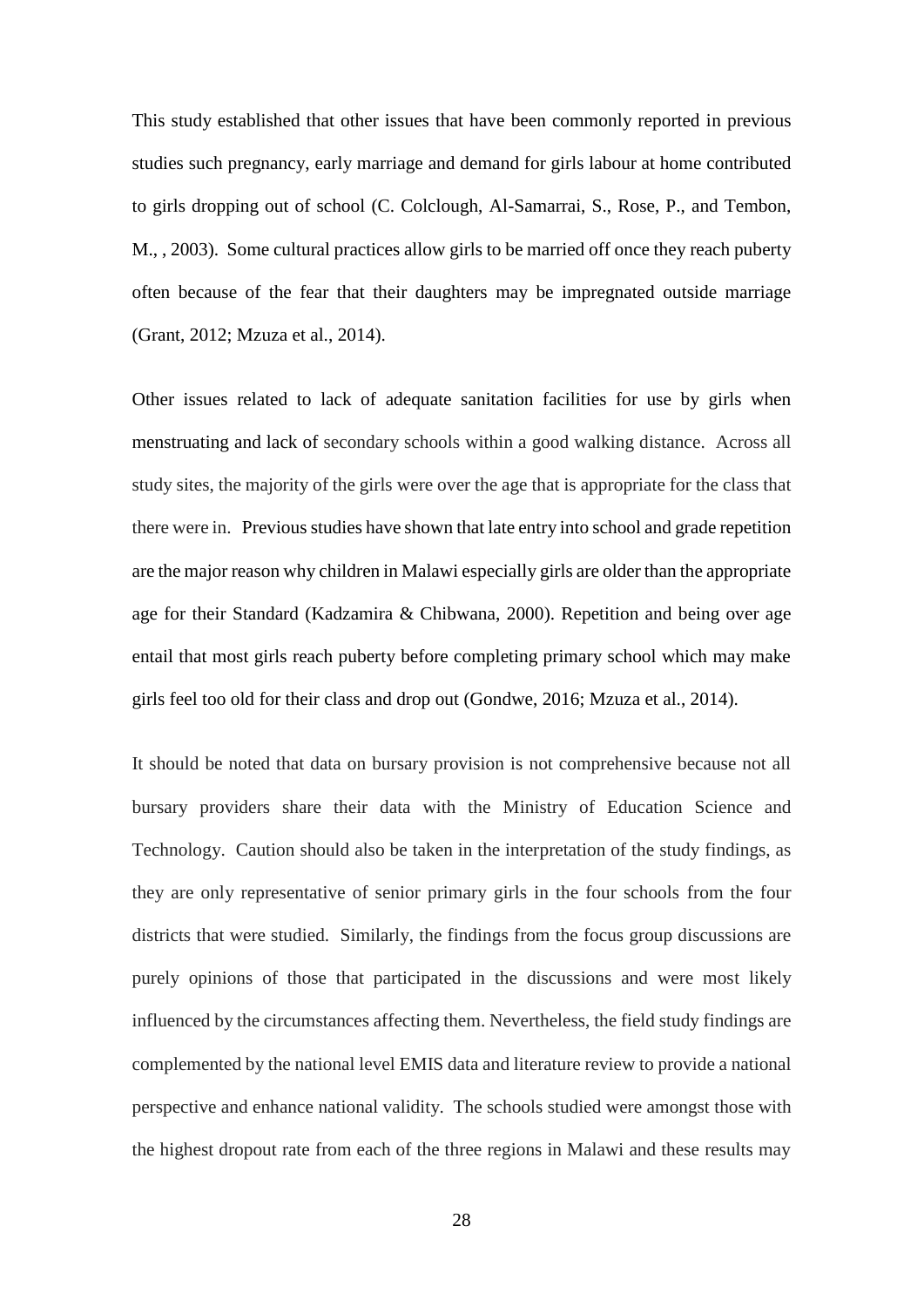speak for schools of similar culture and socio-economic characteristics and provide an outlook of experiences and perspectives from pupils and communities that are worst affected by the problem of girls dropping out of school.

#### **Conclusion and Policy recommendations**

Lack of money to pay for school fees and school expenses is a major reason for why most girls drop out of school or fail to participate in education in the first place. Provisioning for bursaries seem to help keep more girls in school. The Malawi government in partnership with donors and NGOs should therefore continue providing school bursaries to girls and should consider providing bursaries to and meeting school expenses for girls that pass their Primary School Leaving Certificate Examinations but fail to get a place at a public secondary school. The Malawi government should promote programmes that increase employment opportunities to enhance household socio-economic status such as small businesses as these will enable households to be financially independent to take care of the needs of their children.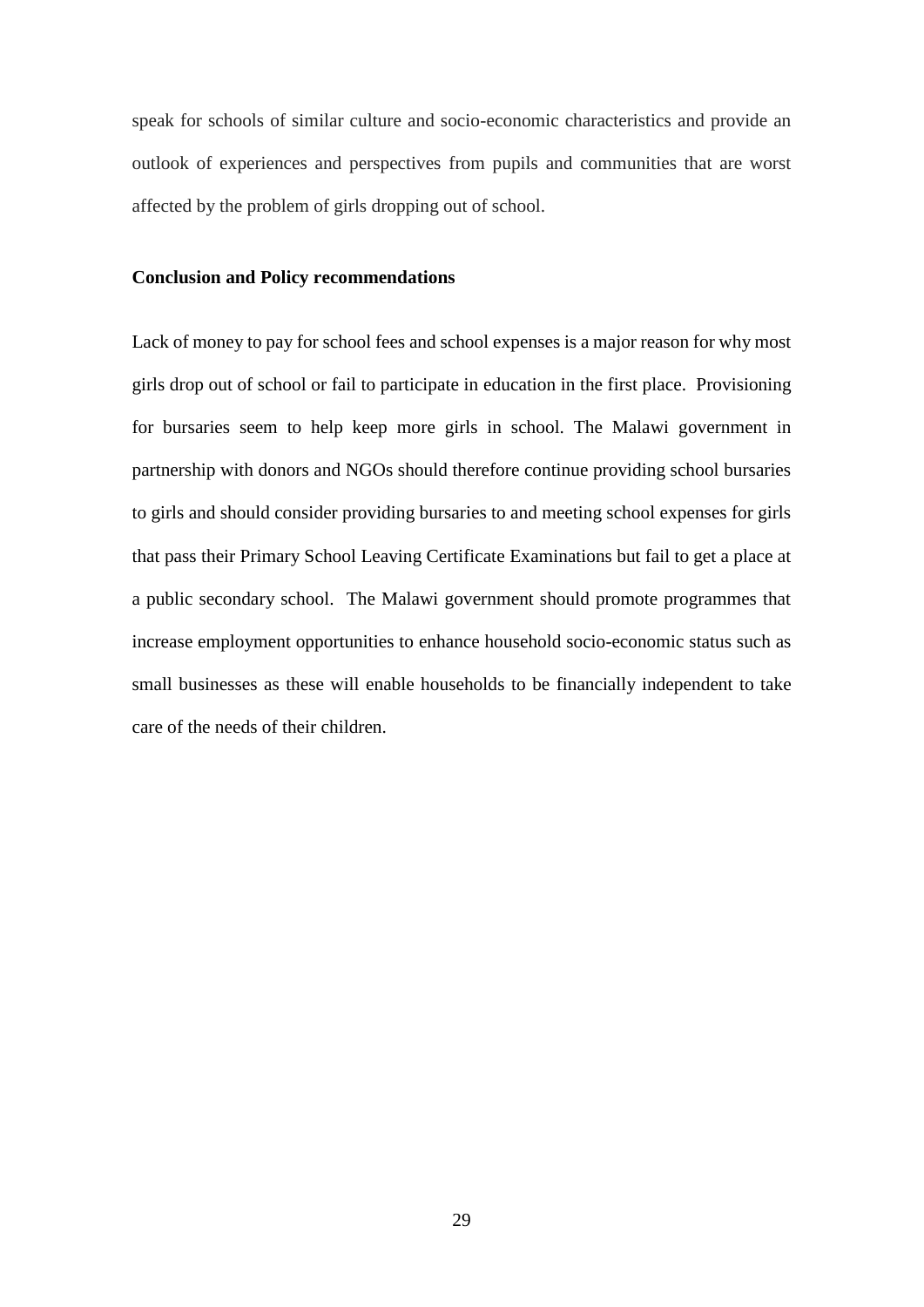#### References

- <span id="page-29-5"></span>Alexander, R. (2008) Education for all, the quality imperative and the problem of pedagogy. *Create pathways to access*. University of Sussex: University of Sussex.
- <span id="page-29-1"></span>Arko, A. D. (2013). Causes of Female Dropout in Junior High School in Kassena-Nankana West District of Upper East Region, Ghana. *Journal of education and practice, 4*(16).
- <span id="page-29-2"></span>Bacolod, M., xa, P, & Ranjan, P. (2008). Why Children Work, Attend School, or Stay Idle: The Roles of Ability and Household Wealth. *Economic Development and Cultural Change, 56*(4), 791-828. doi: 10.1086/588165
- <span id="page-29-8"></span>Boyle, S., Brock, A., Mace, J., & Sibbons, M. (2002). Reaching the poor: the costs of sending children to school. London: DFID.
- <span id="page-29-9"></span>Brende, B. (2015). Why education is key to economic development. 2018, from https:/[/www.weforum.org/agenda/authors/borge-brende](http://www.weforum.org/agenda/authors/borge-brende)
- <span id="page-29-11"></span>Burchfield, S. A., & Kadzamira, E. C. (1996). Malawi GABLE Social Mobilisation Campaign Activities: A Review of Research and report on Findings of KAP Follow-up Study Washington D.C.
- <span id="page-29-4"></span>Chimombo, J. P. G. (2005). Quantity versus Quality in Education: Case Studies in Malawi. *International Review of Education / Internationale Zeitschrift für Erziehungswissenschaft / Revue Internationale de l'Education, 51*(2/3), 155-172.
- <span id="page-29-12"></span>Colclough, C., Al-Samarrai, S., Rose, P., and Tembon, M., . (2003). *Achieving Schooling for All in Africa, Costs, Commitment and Gender*. Aldershot, Hants: Ashgate Publishing Limited.
- <span id="page-29-6"></span>Colclough, C., Rose, P., & Tembon, M. (2000). Gender inequalities in primary schooling: The roles of poverty and adverse cultural practice. *International journal of educational development, 20*(1).
- <span id="page-29-3"></span>Dimas, K. A. (2013). *School factors contributing to learners dropping out of school in selected primary schools in Solwezi district: doctoral dissertation, university of Zambia.* (PhD), University of Zambia, Zambia.
- <span id="page-29-0"></span>Gondwe, C. (2016) Factors influencing rural femal pupils drop out from primary schools. *Culminating projects in education administration and leadership*.
- <span id="page-29-7"></span>Grant, M. J. (2012). Girls' schooling and the perceived threat of adolescent sexual activity in rural Malawi. *Cult Health Sex, 14*(1), 73-86. doi: 10.1080/13691058.2011.624641
- <span id="page-29-10"></span>Hill, M. A., & King, E. (1995). Women's education and economic well-being. *Feminist Economics, 1*(2), 21-46. doi: 10.1080/714042230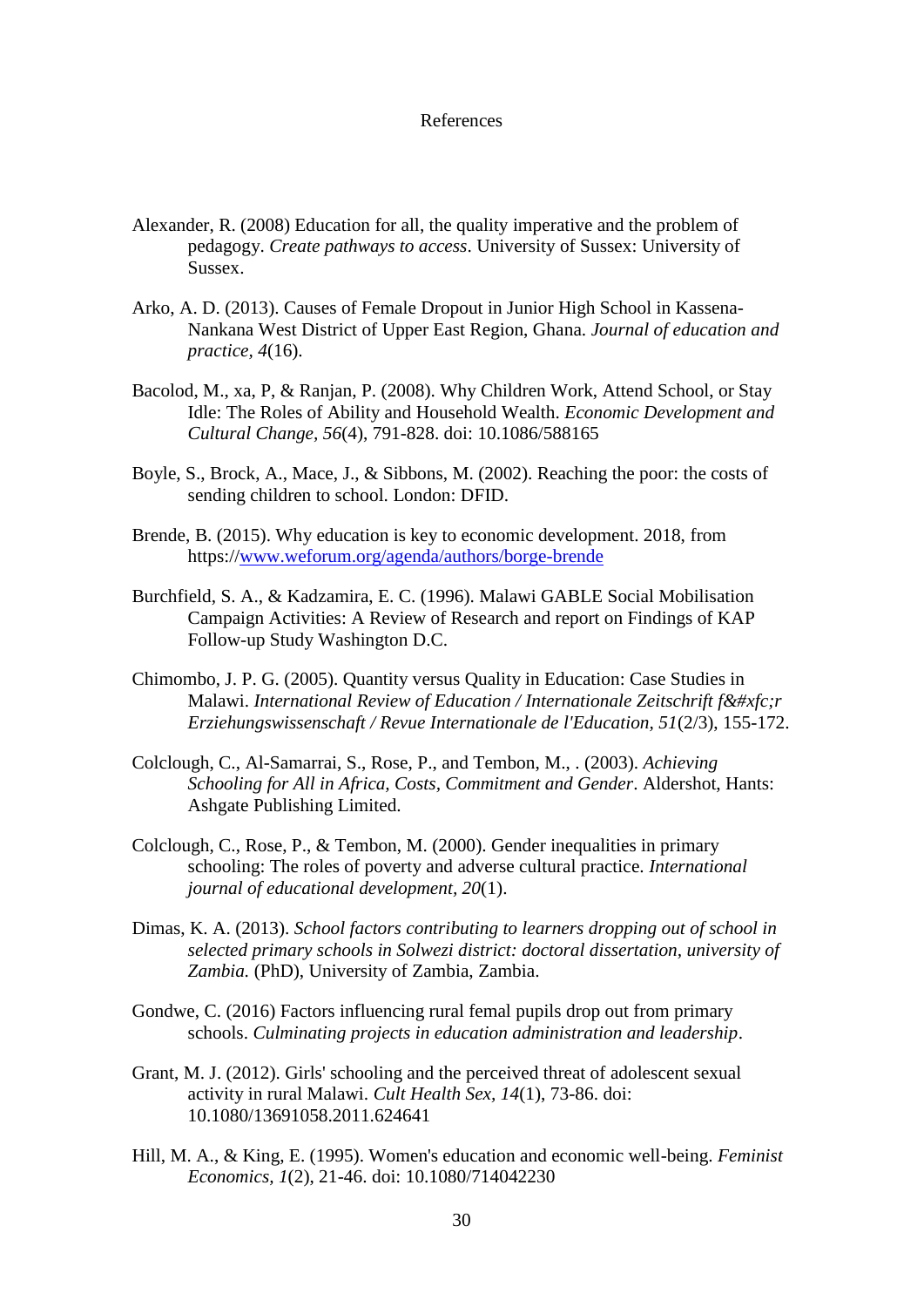- <span id="page-30-2"></span>Hunt, F. (2008a) Dropping out of school: a cross country review of literature. *Consortium for research on educational access, transitions and equity. Create pathways to access*: University of Sussex.
- <span id="page-30-6"></span>Hunt, F. (2008b). Dropping out of school: a cross country review of literature *Create pathways to access*: University of Sussex.
- <span id="page-30-9"></span>Johnson, J. (2006). *Female education in Africa*. England: Longman.
- <span id="page-30-15"></span>Kadzamira, E. C., & Chibwana, M. (2000). Gender and primary schooling in Malawi *IDS Research Report, 40,* . Brighton: Institute of Development Studies.
- <span id="page-30-13"></span>Kadzamira, E. C., Nthara , K., & Kholowa, F. (2004). *Financing Primary Education for All: Malawi*. Brighton: Institute of Development Studies.
- <span id="page-30-3"></span>Lewin, K. M. (2007) Improving access, equality and transition in education: creating a research agenda. *Create pathways to access*: University of Sussex.
- <span id="page-30-14"></span>Lewin, K. M. (2009). Access to education in sub‐Saharan Africa: patterns, problems and possibilities. *Comparative Education, 45* (2), 151-174. doi:
- <span id="page-30-0"></span>10.1080/03050060902920518
- <span id="page-30-7"></span>Malawi-Government-MoEST. (2018a). Malawi Education Statistics 2017.
- Malawi-Government-MoEST. (2018b). The National Strategy for Girls Education in Malawi. Lilongwe: Ministry of Education, Science and Technology.
- <span id="page-30-11"></span>Malawi-Government. (2013). Education Sector Implementation Plan II (ESIP) Lilongwe: Ministry of Education.
- <span id="page-30-10"></span>Malawi-Government. (2018). *State of Girls Education Bursaries*. Ministry of Education. Lilongwe.
- <span id="page-30-4"></span>Meke, E. S. (2012). *An Assessment of the implementation of continuing professional development programmes in Malawi: a case of Zomba rural education district in Malawi.* (PhD), University of Fort Hare.
- <span id="page-30-5"></span>Meke, E. S. (2015). Assessment of the impact of female teachers on the retention and performance of girls in schools. A research report submitted to Action Aid Malawi.
- <span id="page-30-12"></span><span id="page-30-1"></span>Mulima, M. (2018). [Situation of Girls Bursaries in Malawi].
- Mzuza, M. K., Yudong, Y., & Kapute, F. (2014). Analysis of Factors Causing Poor Passing Rates and High Dropout Rates among Primary School Girls in Malawi *World Journal of Education, 4*(1). doi: 10.5430/wje.v4nlp48
- <span id="page-30-8"></span>NSO-Malawi, & ICF\_International. (2016). *Malawi Demographic and Health Survey 2015-2016 Key indicators Report*. Zomba, Malawi and Rockville, Maryland USA.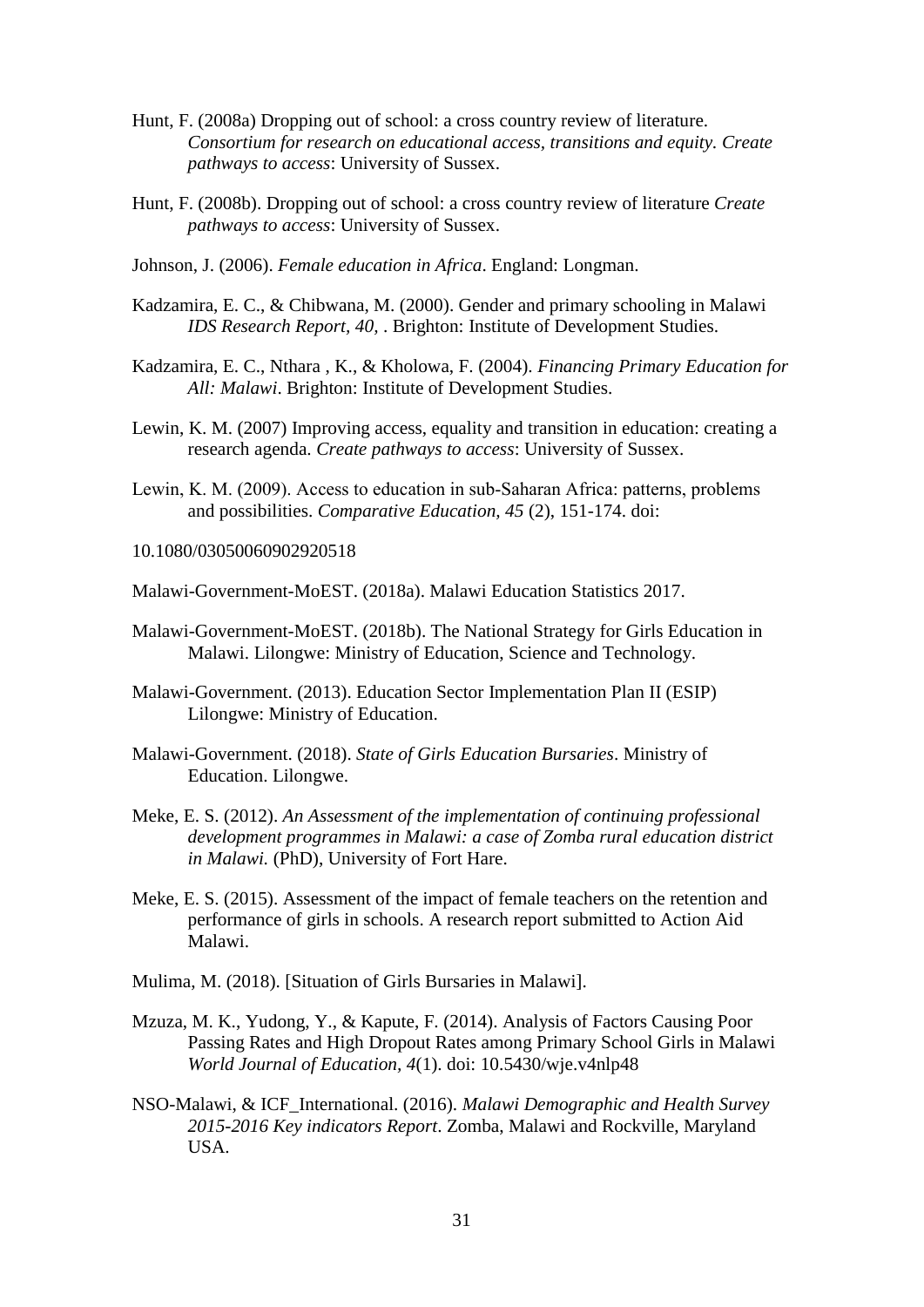- <span id="page-31-2"></span>NSO-Malawi, & ICF\_International. (2017). Malawi Demographic and Health Survey Report 2015-2016. Zomba, Malawi and Rockville, Maryland USA: NSO and ICF.
- <span id="page-31-3"></span>Orkin, M., Boyes, M. E., Cluver, L. D., & Zhang, Y. (2014). Pathways to poor educational outcomes for HIV/AIDS-affected youth in South Africa. *AIDS Care, 26*(3), 343-350. doi: 10.1080/09540121.2013.824533
- <span id="page-31-1"></span>Unesco-Institute-of-Statistics. (2016). Leaving no one behind: How far on the way to universal primary and secondary education? Montreal: UNESCO.
- <span id="page-31-0"></span>UNICEF. (undated). Quality basic education. Retrieved 30th October, 2018, from https:/[/www.unicef.org/malawi/development\\_15943.html](http://www.unicef.org/malawi/development_15943.html)
- <span id="page-31-4"></span>United-Nations. (2018). Sustainable development goals : 17 goals to transform our world. 2018, from https:/[/www.un.org/sustainabledevelopment/education/](http://www.un.org/sustainabledevelopment/education/)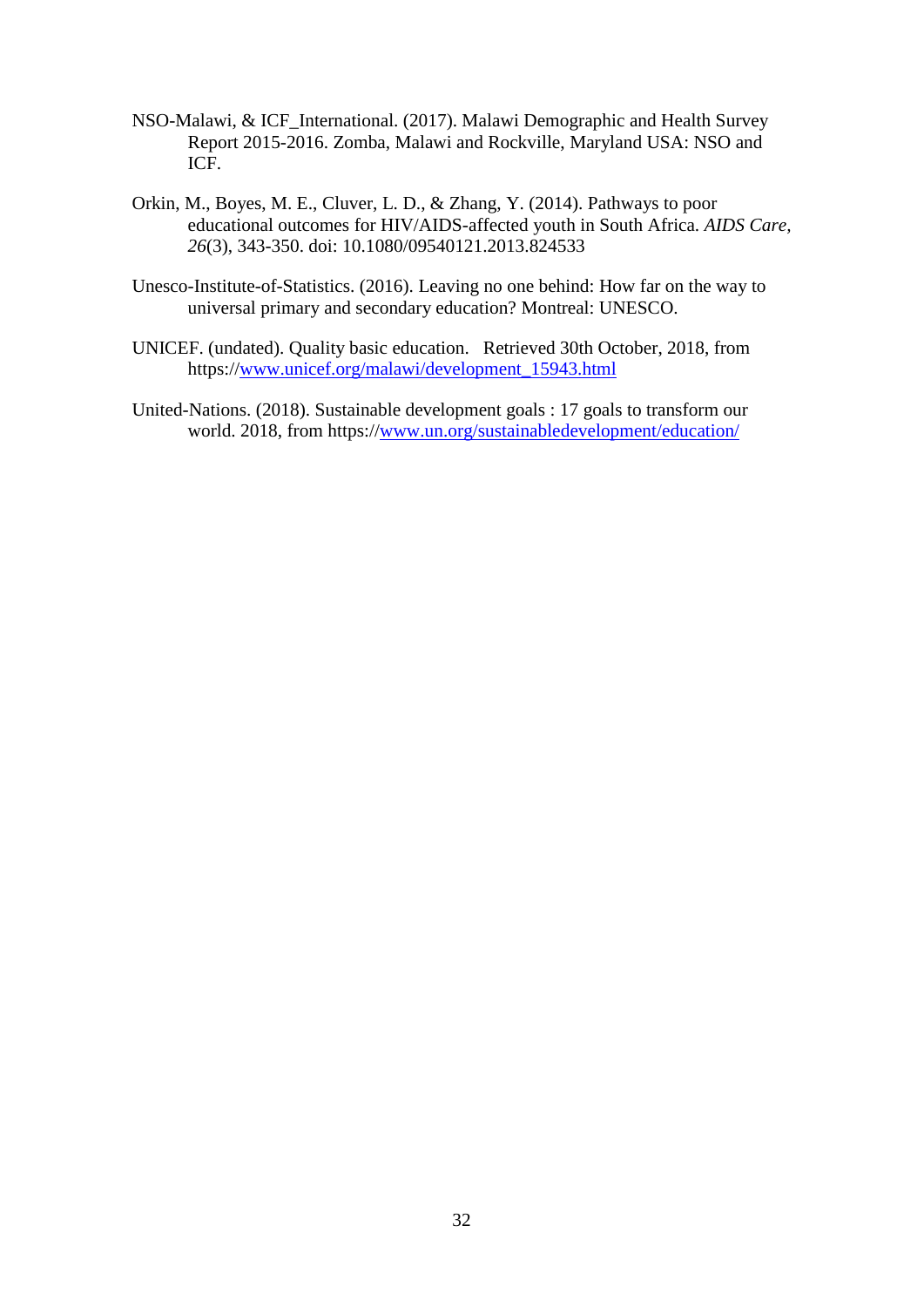| <b>Question</b> | <b>Learners</b>                       | <b>Drop outs</b>                            | <b>Parents</b>                                   |
|-----------------|---------------------------------------|---------------------------------------------|--------------------------------------------------|
|                 |                                       |                                             |                                                  |
| Main reason     | Lack of financial help emerged as     | Amongst the drop outs, the gilrs indicated  | <b>Lack of money to meet school expenses</b> was |
| for<br>girls    | the main reason for girls dropping    | that school expenses, lack of school fees,  | reiterated by parents in the parents FGDs in     |
| dropping out    | out amongst pupils in Phalombe,       | too much repetition and lack of food, early | all four study sites as one of the reasons why   |
| primary         | Nsanje and Dedza. However in          | pregnancies and early marriage are the      | girls dropped out of school.<br>The major        |
| school          | Dedza<br>Nkhatabay<br>and<br>early    | reasons why girls drop out of school.       | reason was given as poverty of parents, at       |
|                 | marriages and early pregnancies       | Two of the girls in Phalombe had babies     | Dedza and Nsanje.<br>In Nkhatabay, Dedza         |
|                 | additional<br>mentioned<br>as<br>were | and it appeared that they dropped out due   | and Phalombe, parents also mentioned             |
|                 | reasons for why girls drop out of     | to pregnancy although they indicated that   | pregnancy as a factor that contributes to        |
|                 | school                                | they had dropped due to lack of finance.    | dropping out of school.<br>Parents from          |
|                 | Household chores (Phalombe), lack     | The main reason for dropping out of         | Nkhatabay provided more detail to further        |
|                 | of parental support and substance     | school was given as <b>pregnancy</b> in     | elaborate the extent to which parents'           |
|                 | abuse (Nkhatabay)                     | Phalombe, Nkhatabay and Dedza. Dande        | poverty contributes to girls dropping out of     |
|                 |                                       | only cited lack of fees as the main reason  | school.                                          |
|                 |                                       | why girls drop out of school.               |                                                  |
|                 |                                       | Lack of parental support; Nkhatabay         | Demand for child labour; Phalombe and            |
|                 |                                       | From Phalombe, it was reported that some    | Nsanje.                                          |
|                 |                                       | girls drop out of school due to marriage,   |                                                  |

# Appendix 1 Results of FGDs from Phalombe, Nsanje, Nkhatabay and Dedza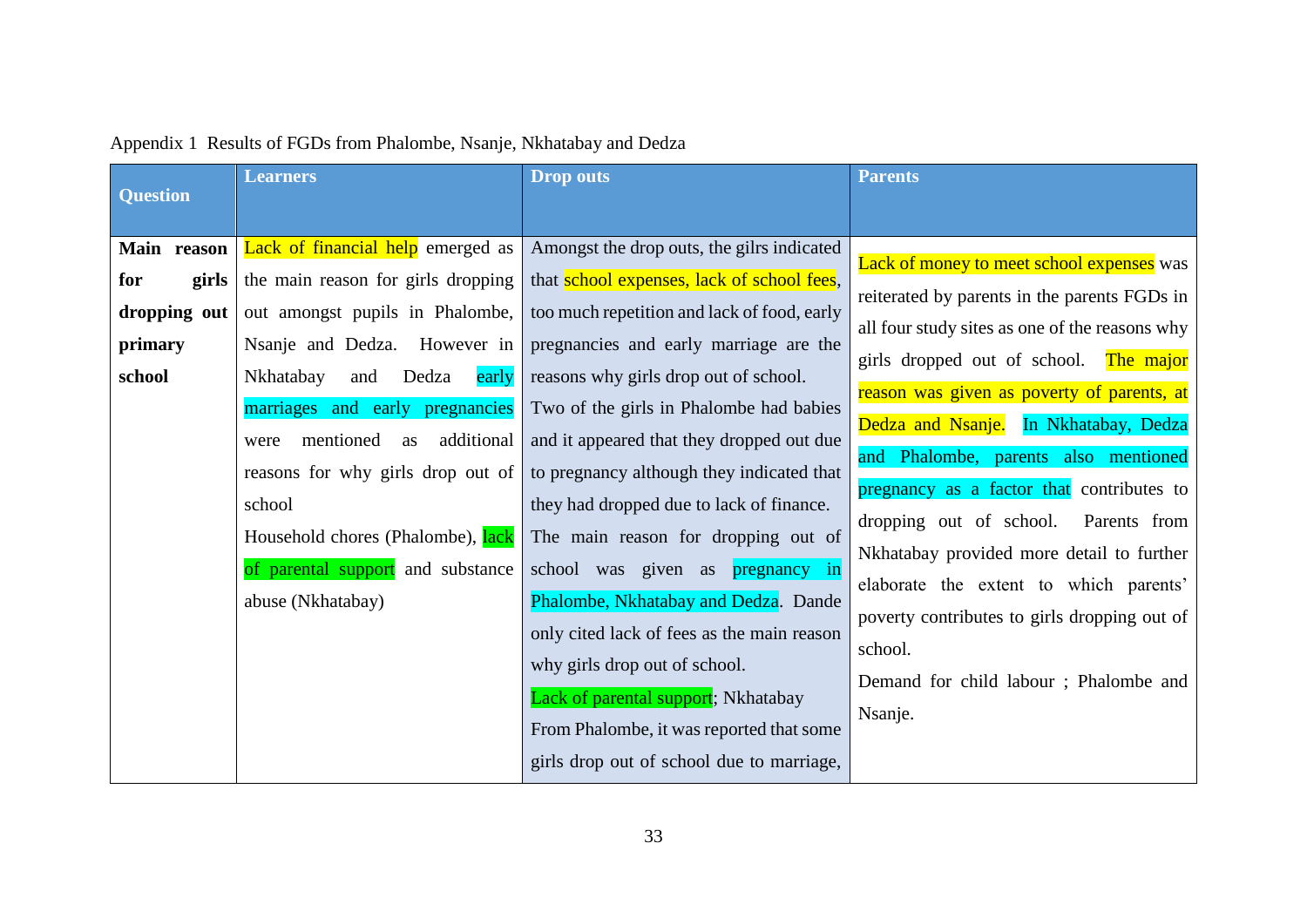| their parents forcing them to get married.  | Engaging in love relationships; Phalombe     |
|---------------------------------------------|----------------------------------------------|
| In standard 8 there quite a few expenses    | and Nkhatabay                                |
| that need to be met like examinations fees, | Lack of parental support; Phalombe and       |
| paying for an ID and these cause more       | Nsanje.                                      |
| girds to drop out. In secondary school      | Girls not taking heed of advice from parents |
| girls drop out because of pregnancy         | Nsanje and Dedza.                            |
| because their fees is paid for.             |                                              |
| Engaging in love relationships (Dedza)      |                                              |
| It should be noted that out of the 8        |                                              |
| dropouts that participated in the FGD in    |                                              |
| Nsanje, 5 dropped out due to lack of        |                                              |
| school fees to pay for private secondary    |                                              |
| school after passing their PSLC exams but   |                                              |
| not being selected to go to a secondary     |                                              |
| school. And this may have influenced the    |                                              |
| general opinion while in the other three    |                                              |
| cites, most of the girls dropped due to     |                                              |
| pregnancy.                                  |                                              |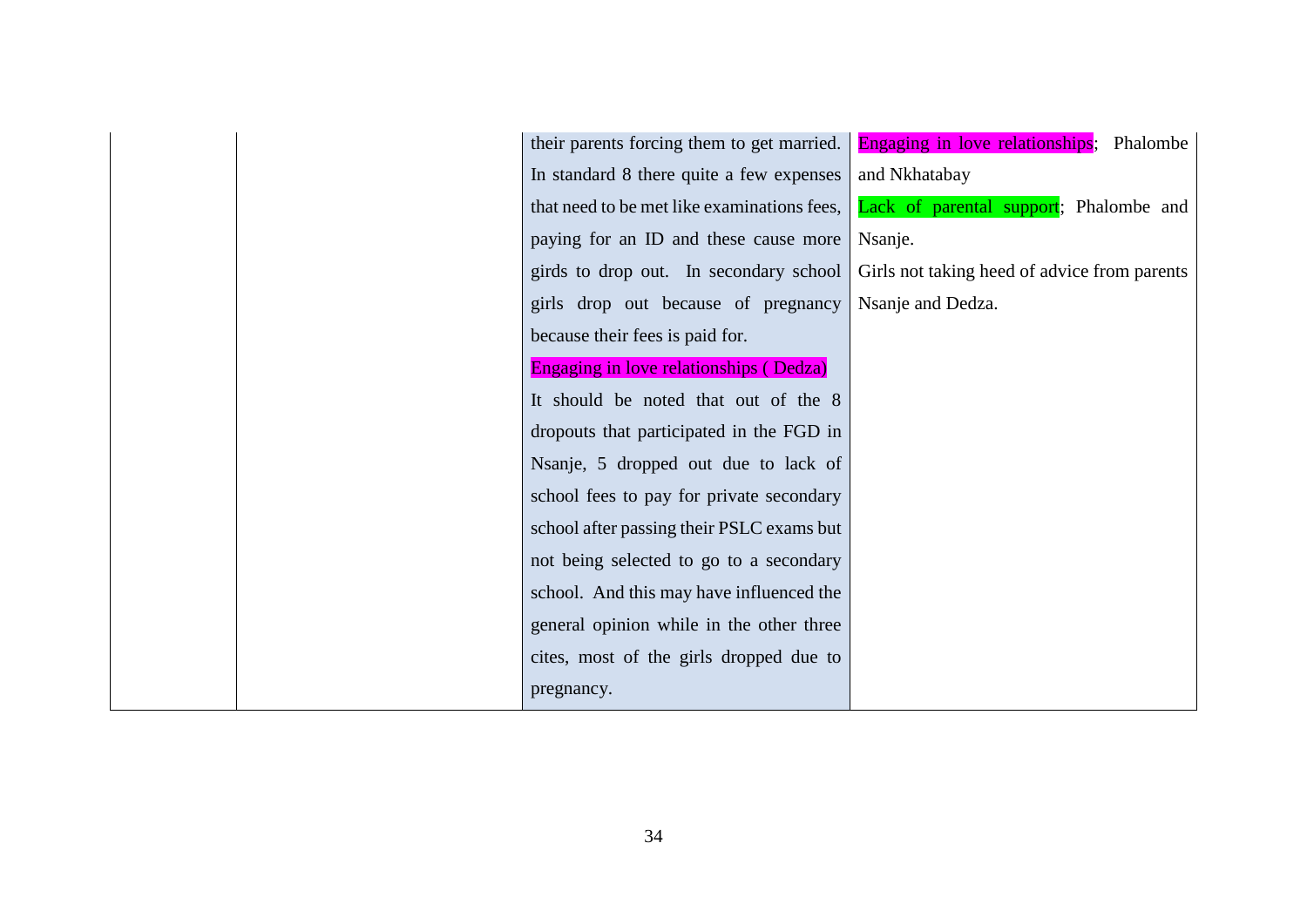| <b>Main reason</b> | Lack of money to pay for school       | Across all schools the opinion was that      |                                               |
|--------------------|---------------------------------------|----------------------------------------------|-----------------------------------------------|
| for girls          | fees contribute to girls dropping out | girls drop out of secondary school due to    |                                               |
| dropping out       | of secondary school. This opinion     | lack of resources but also pregnancy.        | Lack of school fees, early marriages and      |
| secondary          | was shared amongst pupils in all      |                                              | pregnancies contribute to girls dropping out  |
| school or          | school except for those in            |                                              | in secondary schools. The issue of            |
| failing to         | Nkhatabay who cited early             |                                              | pregnancy was not mentioned by parents in     |
| enrol in           | marriages and pregnancies as the      |                                              | Nsanje and Nkhatabay.                         |
| secondary          | main reason                           |                                              |                                               |
| schools            |                                       |                                              |                                               |
| What should        | Girls should be provided with         | Drop outs also observed that for girls to    | The role of government in provision of        |
|                    |                                       |                                              |                                               |
| done<br>be<br>to   | help<br>financial<br>adequate         | remain in school they should be provided     | school expenses was emphasized amongst        |
| reduce girls       | Government should provide school      | with all that is needed by their parents. In | all parents. In Nkhatabay parents suggested   |
| dropping out       | fees and those in primary schools     | Nkhatabay and Nsanje some were of the        | that government should remove all school      |
| of school?         | should be given school uniform and    | opinion that government could help.          | related fees. Some parents also observed      |
|                    | exercise books. The response from     |                                              | that boarding fees are very expensive         |
|                    | Nsanje included solutions that did    |                                              |                                               |
|                    | not directly address the problems     |                                              | Apart from stating that government needs to   |
|                    | dropping out of school e.g. building  |                                              | provide financial help to girls, parents also |
|                    | more classrooms, building more        |                                              | mentioned<br>solutions<br>that<br>required    |
|                    | school toilets                        |                                              | themselves, teachers and other key people     |